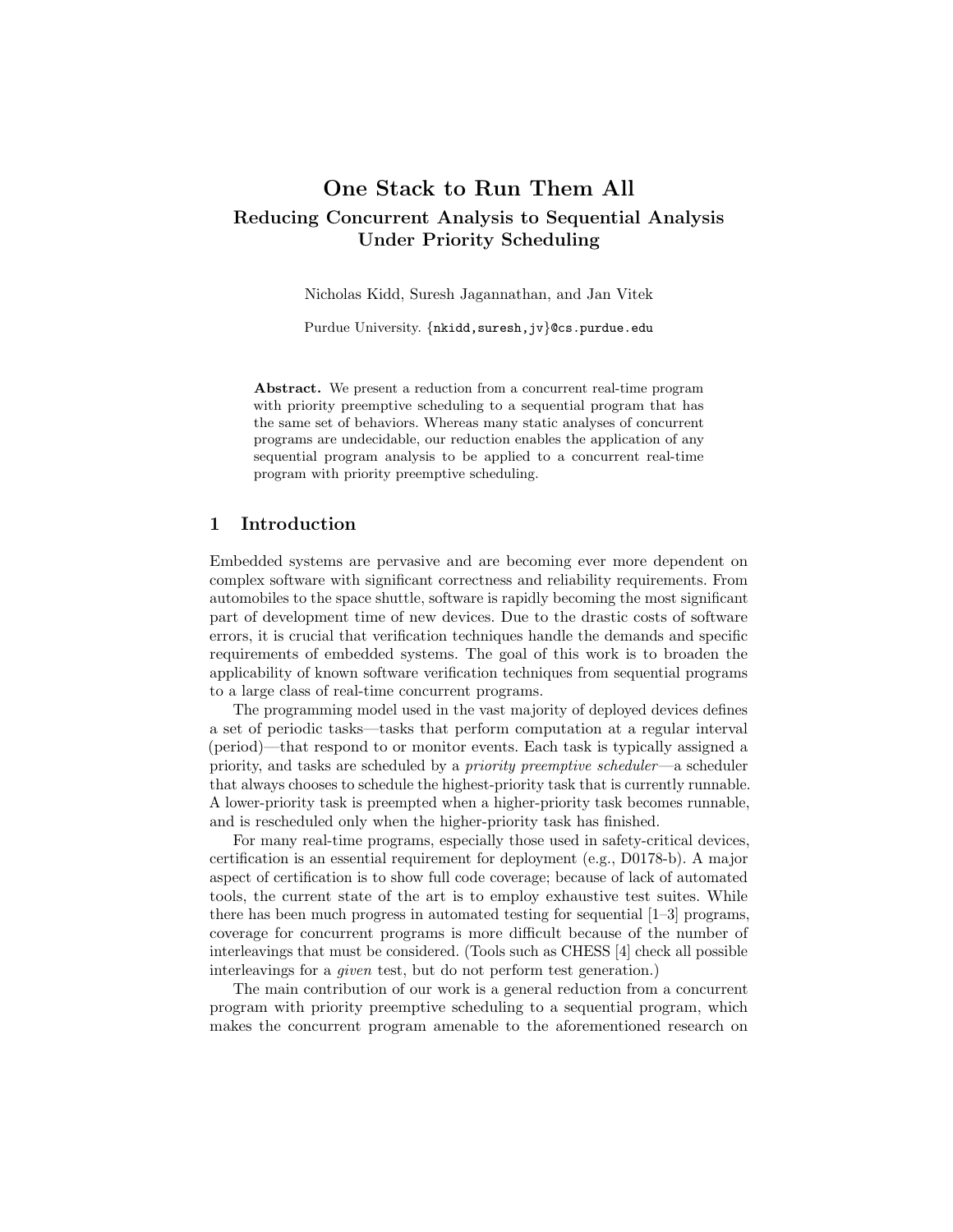automated testing of sequential programs. Our only two restrictions are that the concurrent program has a finite number of tasks, and that the tasks execute with interleaved semantics (e.g., on a uniprocessor). In the embedded world, these restrictions are the norm as they ensure predictability, which is oftentimes more important than absolute performance.

For the important case of finite-data concurrent programs, (i.e., can be modeled as a Boolean program or multi-pushdown system), our reduction shows that not only is full code coverage decidable, but also that the stronger property of full path coverage is decidable. While finite-data may seem restrictive, for embedded systems and especially safety-critical systems, it is often the case that a program will pre-allocate the required amount of memory to provide greater predictability (i.e., to remove unpredictable and potentially costly invocations of the memory allocator).

The reason that it is not readily apparent that a concurrent program with priority preemptive scheduling could be reduced to a sequential program is because all of the characteristics of traditional concurrent programs that make analysis difficult are still present. There are multiple threads of execution, shared state, locks, and preemption. Furthermore, each thread is likely to be non-terminating as it must execute once per period. The key insight behind our reduction is that because a preempted lower-priority thread is not rescheduled until the higher-priority thread has finished, the two threads can share the same stack. That is, preemption can be modeled as merely a function call. Thus, a concurrent (multi-stack) program can be reduced to a sequential (one-stack) program.

Another important aspect of real-time programming is avoiding priority *inversion*. Priority inversion occurs when a higher-priority thread  $t<sub>h</sub>$  cannot make progress because a lower-priority thread  $t_l$  has ownership of a shared resource, such as a lock. Even worse, a medium-priority thread  $t_m$  can preempt  $t_l$ , in effect giving  $t_m$  priority over  $t_h$ . Overall, priority inversion causes  $t_h$ 's priority to be lowered to that of  $t_l$  so long as  $t_l$  owns the resource. Coupled with priority scheduling, priority inversion can lead to deadlock. Two common protocols [5] for addressing priority inversion include:

- 1. Priority Ceiling Protocol (PCP) statically associates with each shared resource (lock) the priority of the highest-priority thread that may acquire that resource. When a thread t acquires a resource  $r$ , t's priority is temporarily raised to  $r$ 's priority, and is restored when r is released. Note that due to the way priorities are assigned to resources, r's priority must be at least as high as t.
- 2. Priority Inheritance Protocol (PIP) temporarily elevates the priority of a lower-priority thread  $t_l$  that owns a resource r required by a higher-priority thread  $t_h$  to that of  $t_h$  until  $t_l$  has released r.

In comparison, PCP is an eager (or pessimistic) protocol, while PIP is a lazy (or optimistic) protocol that avoids elevating priorities until strictly necessary. Moreover, PCP guarantees dead-lock freedom [5], whereas PIP does not.

Our second contribution is to show that full path coverage of finite-data programs (i) remains decidable for a PCP-extended programming model, (ii)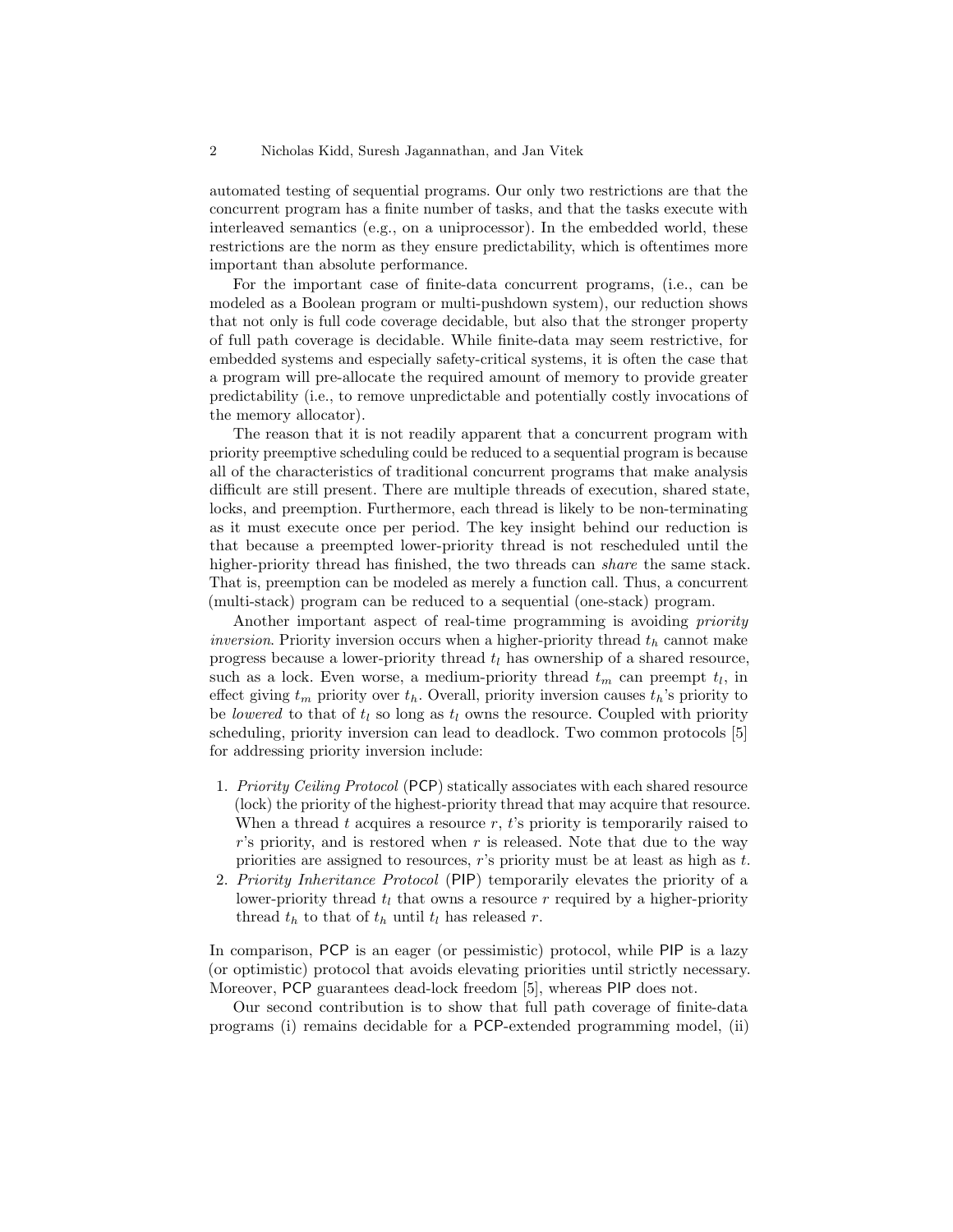is undecidable in general for a PIP-extended programming model, and (iii) is decidable for a PIP-extended programming model with properly nested locks.

# 2 Reduction

A concurrent program is a shared-memory computation of a finite number of threads  $t_1, \ldots, t_n$  that execute with interleaved semantics. Associated with each thread  $t_i$ ,  $1 \leq i \leq n$ , is a priority, priority $(t_i)$ , and a period, period $(t_i)$ , in which  $t_i$  must perform its computation. We assume that each thread completes its task once per period (i.e., all deadlines are met). In addition, our abstraction of time is a hyperperiod  $H$ , which is the least common multiple of the periods of all threads. Observe that each thread  $t_i$ ,  $1 \leq i \leq n$ , must execute  $a_i \triangleq H/\text{period}(t_i)$  times per hyperperiod  $H$ . Thus, we reduce a concurrent program with heterogeneous periods to a concurrent program with a single period, namely  $H$ , by extending the concurrent program to have  $a_i$  copies of  $t_i$ , where each copy has the same priority. For the remainder of the paper, all threads are assumed to have the same period  $H$ . Finally, each thread (copy) becomes schedulable (i.e., is awoken) non-deterministically.

The key insight behind our reduction is that because of priority preemptive scheduling, all running threads can share the same stack. Consider the case where a thread t is executing with current stack contents  $u$ , and another thread  $t'$ , such that priority $(t)$  < priority $(t')$  is awoken non-deterministically. At this point, and with a traditional nondeterministic scheduler, a concurrent program must maintain two active and distinct stacks, namely  $u$  and  $u'$ , because  $t'$  could be



Fig. 1. Sharing stacks  $u$  and  $u'$ .

preempted at any time to allow t to resume execution. However, with priority preemptive scheduling, it is guaranteed that  $t'$  will not be preempted by  $t$ , or by any thread  $t''$  where priority $(t'') <$  priority $(t')$ . Thus,  $t'$  can share the same stack at  $t$  (see Fig. 1).

The reduction is then as follows. First, the priority preemptive scheduler is made explicit by adding to the program the code shown in Fig. 2. The Hyperperiod procedure in Fig. 2 executes each thread one time, choosing nondeterministically a sleeping thread to execute via the choose operation, which returns an index that satisfies the supplied guard. An infinite cycle of hyperperiods is simulated by invoking Hyperperiod in a non-terminating loop. During each hyperperiod, the scheduler has two tasks: (i) it must ensure that each thread  $t$ is awoken so that  $t$  can execute its task; and (ii) the wake-ups should happen non-deterministically. The first task is handled by defining a Boolean array of size n, where each entry in the array denotes whether a thread t is sleeping or not. (In Fig. 2, the array is named Sleeping.) The scheduler loops until all threads have been awoken and completed their periodic task.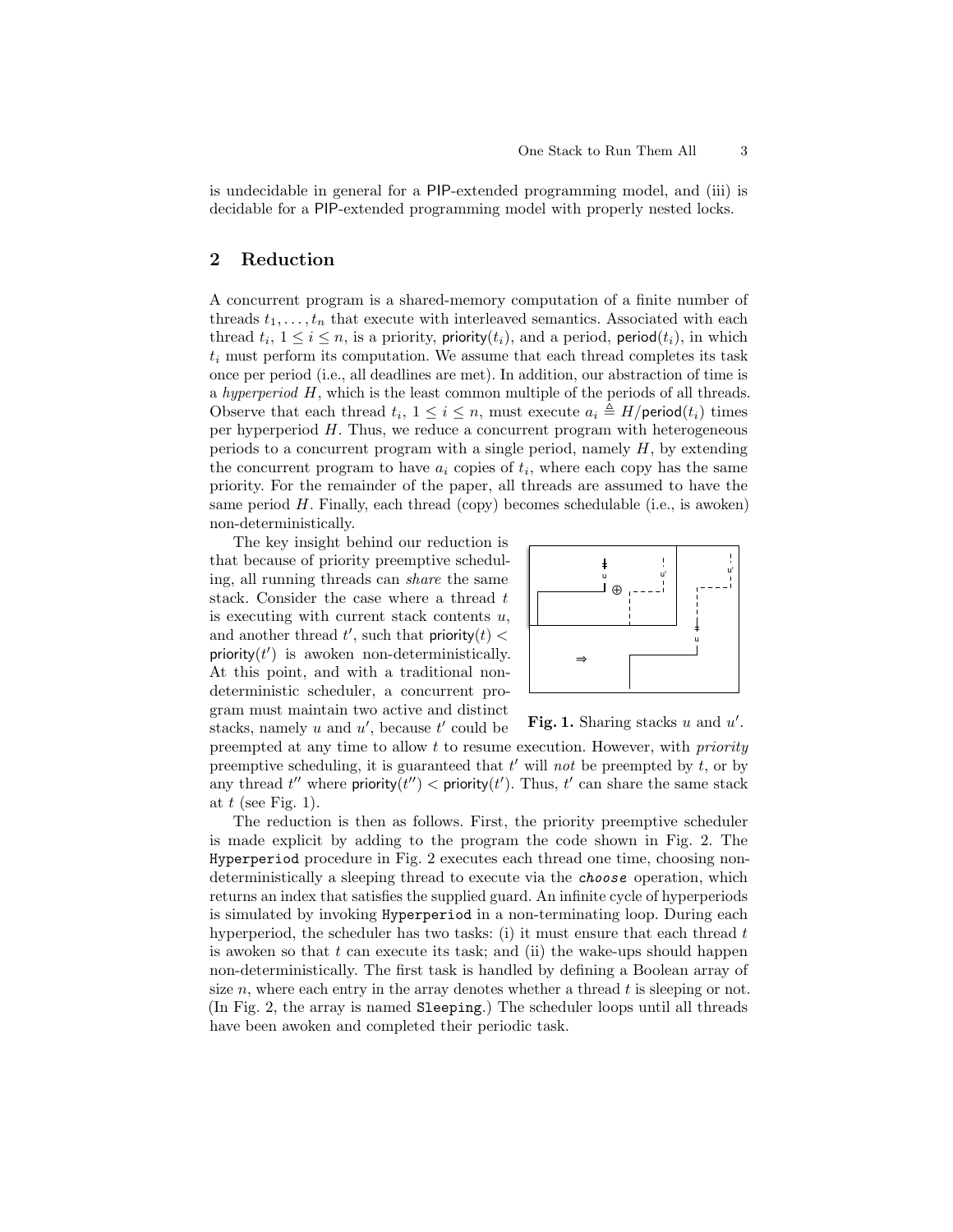```
// Sleeping flags
Sleeping[n] = {true, \ldots, true};// Thread priorities
Priorities[n] = ...;
// Thread entry points
Threads[n] = ...;// 0 => choose any thread
Prio = 0:
void Hyperperiod() {
  while (\bigvee_i \texttt{Sleeping[i]}) \{j = choose j: Sleeping[j];
    Sleeping[j] = false;
    Threads[j].entry();
  }
}
                                   // Wake-up higher-priority thread
                                   void Schedule() {
                                      // Save current priority
                                      int prevPrio = Prio;
                                     for i in (1..n) {
                                        if (Priorities[i] <= Prio)
                                          continue;
                                        if (nondet() && Sleeping[i]) {
                                          Prio = i;
                                          Sleeping[i]=false;
                                          Threads[i].entry();
                                          break;
                                        }
                                      }
                                      // Restore priority
                                      Prio = prevPrio;
                                    }
```
Fig. 2. Pseudo-code to execute one hyperperiod.

The second task is handled by performing a source-to-source transformation on the code of each thread so that it non-deterministically invokes Schedule before each statement st. That is, if a thread is comprised of program statements  $\mathsf{st}_1,\ldots,\mathsf{st}_k$ , then the transformed program will have program statements  $\mathsf{st}'_1,\ldots,\mathsf{st}'_k$ , where each st' is defined as:  $st' \triangleq \text{Schedule}$  (); st. In the definition of Schedule in Fig. 2, the function nondet non-deterministically returns true or false. When Schedule is invoked, the code of a higher-priority thread  $t_{i'}$  than the thread  $t_i$ whose code is currently executing may be invoked, which corresponds to  $t_i$  being preempted by  $t_{i'}$ . Before executing a thread  $t_i$  by invoking Threads [i].entry(), the flag Sleeping[i] is set to false to ensure that  $t_i$  is executed exactly once per hyperperiod H.

Note that non-determinism plays a second role, namely, to enumerate all possible orderings of same-priority threads. With priority-preemptive scheduling, a thread will only be preempted by a *higher*-priority thread. If two threads  $t$  and  $t'$  have the same priority, and because our programming model uses non-deterministic wakeups, schedules in which  $t$  executes before  $t'$  and vice versa must both be considered. Non-determinism allows for both schedules to occur. Moreover, in the finite-data case that is discussed next, pushdown-system reachability algorithms naturally consider both schedules.

By reducing a concurrent program with priority preemptive scheduling to a sequential program, existing automated techniques for sequential programs, such as model checkers  $[6, 7]$  and code-coverage techniques  $[1-3]$ , can be applied to the generated sequential program. Of practical interest are the automatic code coverage tools [1–3] because a major component of certification is coverage.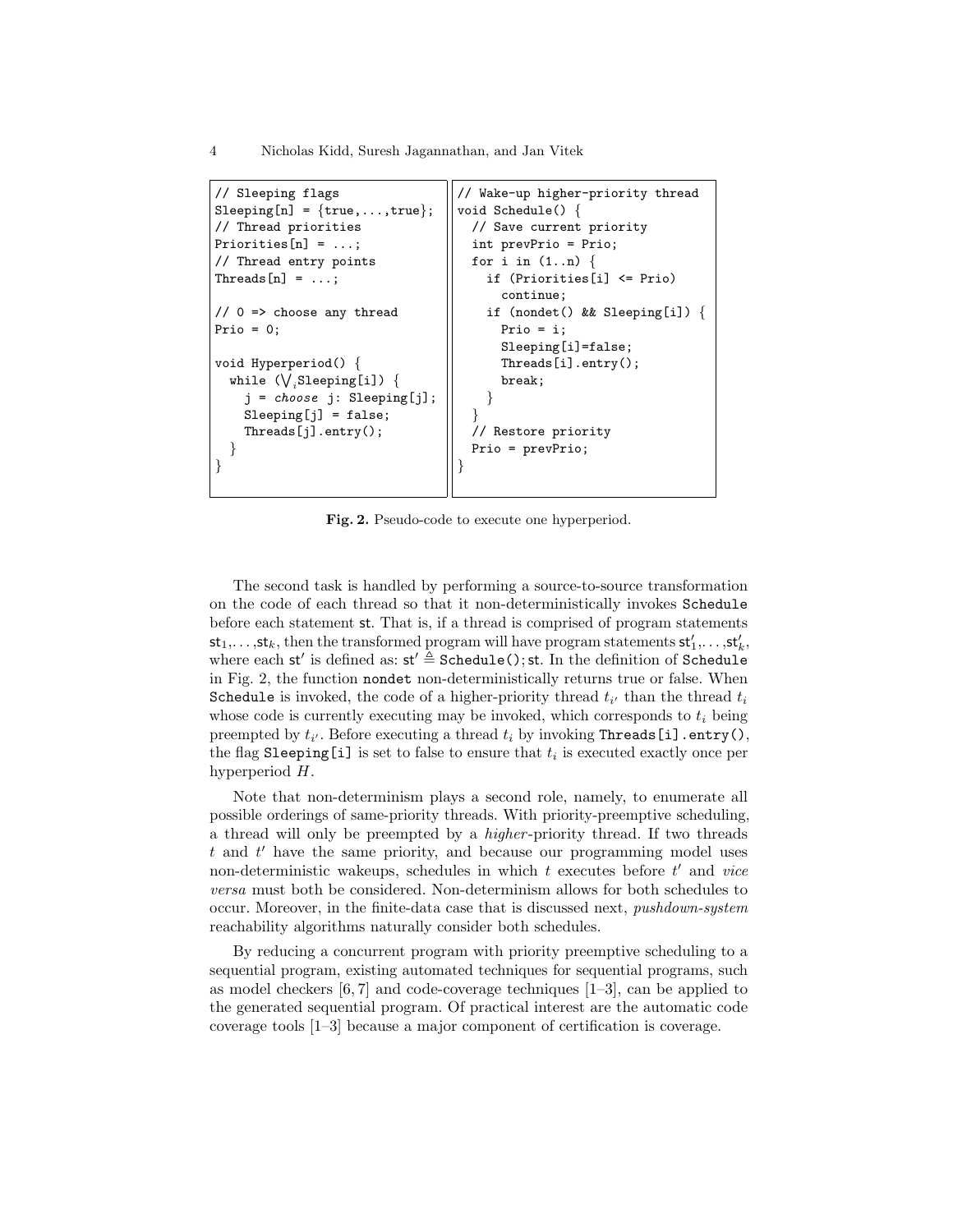Table 1. The encoding of an ICFG's edges as PDS rules.

| Rule | Control flow modeled                                                                                                                                                                                                                                                                                                                                   |
|------|--------------------------------------------------------------------------------------------------------------------------------------------------------------------------------------------------------------------------------------------------------------------------------------------------------------------------------------------------------|
|      | $\langle p, n_1 \rangle \leftrightarrow \langle p, n_2 \rangle$ Intraprocedural edge $n_1 \rightarrow n_2$<br>$\langle p, n_c \rangle \leftrightarrow \langle p, e_f   r_c \rangle$ Call to f, with entry $e_f$ , from $n_c$ that returns to $r_c$<br>$\langle p, x_f \rangle \leftrightarrow \langle p, \epsilon \rangle$ Return from f at exit $x_f$ |

# 3 Reduction for Multi-PDSs

For the important case of a finite-data programs, each thread can be modeled by a pushdown system (PDS), and the program as a multi-PDS  $[8-10]$ . A PDS naturally captures the interprocedural control flow of a thread (see Tab. 1), and a mulit-PDS the interleaved execution of a finite set of threads (PDSs). We will use the term thread and PDS interchangeably.

**Definition 1.** A *pushdown system* (PDS) is a tuple  $P = (P, \Gamma, \gamma_0, \Delta)$ , where P is a finite set of control states,  $\Gamma$  is a finite stack alphabet,  $\gamma_0$  is the initial stack symbol of P specifying the entry point of the modeled thread, and  $\Delta \subseteq (P \times$  $\Gamma$  \ \le (P \le T<sup>\*</sup>) is a finite set of rules. A rule  $r \in \Delta$  is denoted by  $\langle p, \gamma \rangle \leftrightarrow \langle p', u' \rangle$ . A PDS configuration  $\langle p \in P, u \in \Gamma^* \rangle$  is a control state along with a stack.  $\Delta$ defines a transition system over the set of all configurations. From  $c = \langle p, \gamma u \rangle$ , P can make a transition to  $c' = \langle p', u'u \rangle$ , denoted by  $c \Rightarrow c'$ , if there exists a rule  $\langle p, \gamma \rangle \leftrightarrow \langle p', u' \rangle \in \Delta$ . The reflexive transitive closure of  $\Rightarrow$  is denoted by  $\Rightarrow^*$ .

In general, a concurrent program consists of a set of PDSs  $P_1, \ldots, P_n$  that share a common set of control states P. For PDS synchronization, any finite-state synchronization protocol can be embedded in  $P$ . Because in  $\S 4$  we consider protocols for addressing priority-inversion in finite-data programs, we will require a mechanism to associate priorities to sections of code that manipulate shared resources (i.e., critical sections). A natural choice—and one common to real-time programming—is to use locks to synchronize execution of critical sections. Thus, we will facilitate these extensions by distinguishing the set  $L$ , a finite set of non-reentrant locks.<sup>1</sup> We now require a mechanism to specify when a thread acquires and releases a lock. We assume that for a PDS  $\mathcal{P} = (P, \Gamma, \gamma_0, \Delta)$  and for each lock l in  $\mathbf{L}$ , the following subsets of  $\Delta$  are defined:

- $\textsf{acq}(l \in \mathbf{L}, \mathcal{P})$  is the set of rules that acquire l;
- rel( $l$  ∈  $L, P$ ) is the set of rules that release  $l$ ;
- $-$  acq(P)  $\triangleq \bigcup_{l\in L}$  acq(l, P) is the set of rules that acquire any lock;
- $-$  rel( $P$ )  $\triangleq \bigcup_{l \in L}$  rel( $l, P$ ) is the set of rules that release any lock; and
- nolock $(P) \triangleq ∆ \setminus (a c q(P) ∪ rel(P))$  is the set of non-locking rules.

 $^{\rm 1}$  Reentrant locks that are acquired and released at procedure boundaries are reducible to non-reentrant locks [11].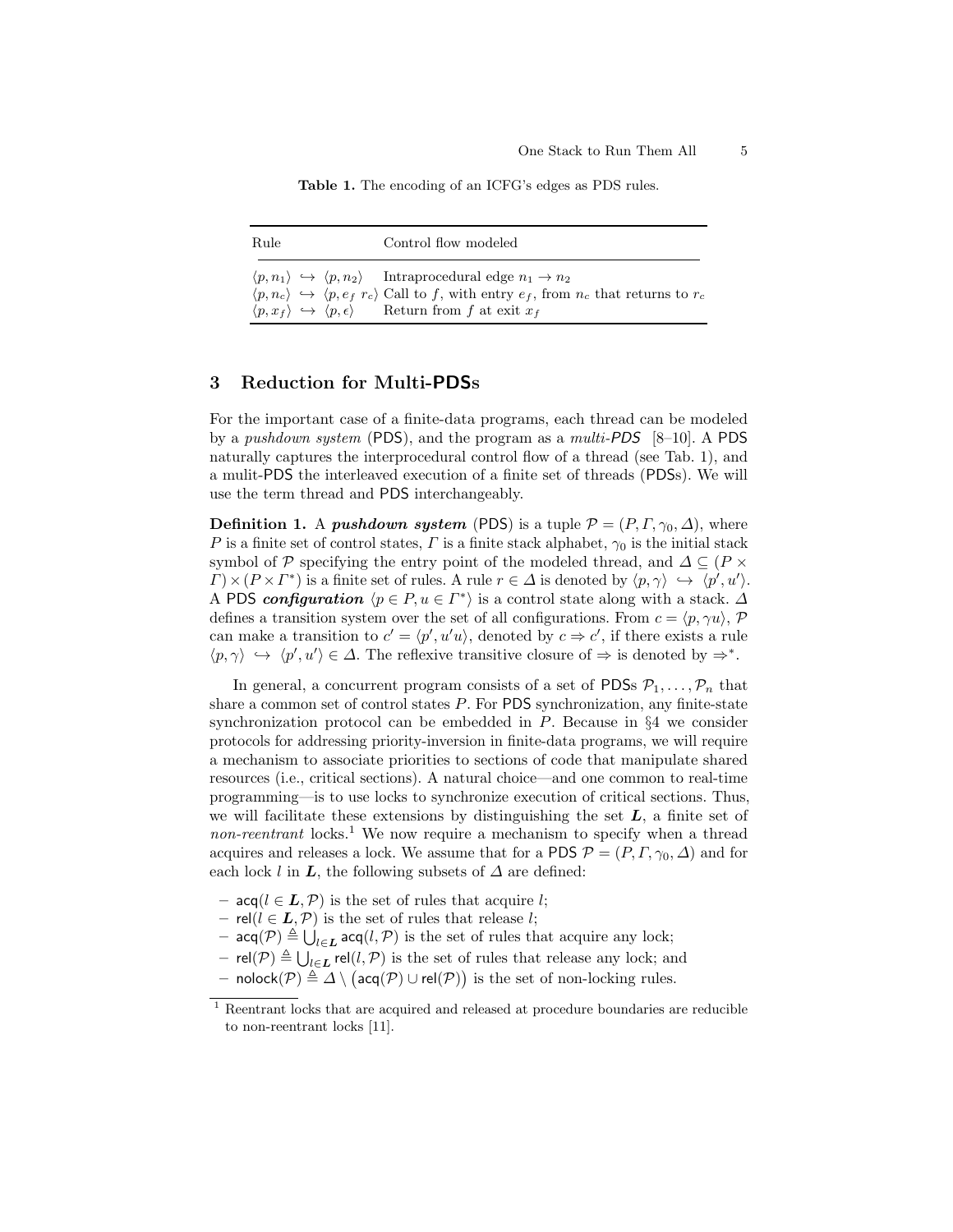Altogether, a concurrent program consists of a global state space P, a finite set of threads  $P_1, \ldots, P_n$ , and a finite set of locks L. Because a concurrent program consists of a finite number of threads  $P_1, \ldots, P_n$ , we assume that the threads are sorted according to their priority.

**Definition 2.** A *multi-PDS* is a tuple  $\Pi = (P, p_0, P_1, \dots, P_n, L)$ , where P is the shared control state of each PDS  $\mathcal{P}_i = (P, \Gamma_i, \gamma_0^i, \Delta_i), 1 \leq i \leq n; p_0 \in P$  is the initial control state; and  $\mathbf{L} = \{l_1, \ldots, l_l \mathbf{L} | \}$  is a finite set of  $|\mathbf{L}|$  non-reentrant locks. A global configuration  $\langle p, u_1, \ldots, u_n, \overline{o} \rangle$  is a tuple consisting of:

- a control state  $p \in P$  modeling the global state of  $\Pi$ ;
- − a stack  $u_i \in \Gamma_i^*$  for each PDS  $\mathcal{P}_i$ ,  $1 \leq i \leq n$ ; and
- an **ownership array**  $\bar{o}$  of length  $|L|$ , in which each entry indicates the owner of a given lock: for each  $1 \leq j \leq |L|$ ,  $\bar{o}[j] \in \{0, 1, \ldots, n\}$  indicates the identity i of the PDS  $P_i$  that holds lock  $l_j$  (0 signifies that  $l_j$  is free). Given  $\overline{o}$ , a state change in which  $\mathcal{P}_i$  acquires lock  $l_j$  is denoted by  $\overline{o}[j \mapsto i]$ , and a state change in which  $\mathcal{P}_i$  releases lock  $l_i$ —setting  $l_i$ 's owner to 0—is denoted by  $\bar{o}[j \mapsto 0]$ . Let  $\bar{o}_0$  denote  $\bar{o}$  with all entries set to 0.

The set of all global configurations is denoted by  $G$ . The *initial global con***figuration** is  $g_0 = \langle p_0, \top \gamma_0^1, \ldots, \top \gamma_0^n, \bar{o}_0 \rangle$ , where  $\top$  is a unique stack symbol that is not a member of  $\overline{\Gamma}_i$ ,  $1 \leq i \leq n$ ;  $\overline{\Gamma} \gamma_0^i$  is the initial stack contents of PDS  $P_i$ ,  $1 \leq i \leq n$ ; and  $\bar{o}_0$  is the initial ownership array that maps each entry  $\bar{o}[i], 1 \leq i \leq |\mathbf{L}|$ , to 0 (i.e, each lock is free).  $\mathcal{P}_i$  is **active** in global configuration g, denoted  $\textsf{active}(g, \mathcal{P}_i)$  if its stack contents  $u_i \neq \top \gamma_0^k \vee \epsilon$ , which stipulates that  $\mathcal{P}_i$  is neither sleeping— $u_i \neq \top \gamma_0^i$ —nor has finished execution— $u_i \neq \epsilon$ . The **priority** of g, denoted **priority** $(g)$ , is the maximum of the active threads: priority(g) = max({priority( $P_i$ ) | active(g,  $P_i$ )}).

A global configuration  $g = \langle p, u_1, \ldots, u_n, \overline{o} \rangle$  can be thought of as representing the set of (local) PDS configurations  $\{\langle p, u_i \rangle | 1 \le i \le n\}$ . For the initial global configuration  $g_0 = \langle p_0, \top \gamma_0^1, \ldots, \top \gamma_0^n, \bar{o}_0 \rangle$ , the special stack symbol  $\top$  denotes that each thread is waiting to be awoken by the priority preemptive scheduler.

Interleaved execution of  $\Pi$  is defined by the transition relation  $\leadsto \subseteq \mathcal{G} \times \mathcal{G}$ on global configurations. As is customary, we will use  $g \leadsto g'$  to denote that  $(g, g') \in \rightarrow$ . Intuitively, there are two types of transitions that  $\Pi$  can perform to go from  $g$  to  $g'$ . The first transition type is that a sleeping thread is awoken non-deterministically. Recall that in the initial global configuration  $g_0$ , the stack contents of each PDS  $\mathcal{P}_i$ ,  $1 \leq i \leq n$ , is  $\top \gamma_0^i$ . The special stack symbol  $\top$  denotes that  $\mathcal{P}_i$  is sleeping. For  $\mathcal{P}_i$  to be awoken, the special stack symbol  $\top$  must be popped from the top of  $\mathcal{P}_i$ 's stack. We observe that at a global configuration g where  $\mathcal{P}_i$  is sleeping, delaying the wake-up of  $\mathcal{P}_i$  until after all currently-running higher-priority threads  $\mathcal{P}_{i'}$ , priority $(\mathcal{P}_i) \leq$  priority $(\mathcal{P}_{i'})$ , have finished execution results in the same set of configurations being reachable from  $g \rightarrow g'$  |  $g \rightarrow g'$  |  $modulo_{\top}$ , where modulo<sub> $\top$ </sub> denotes that the stacks  $\top \gamma_0^i$  and  $\gamma_0^i$  are considered equal. The reasoning is straightforward: even if  $\mathcal{P}_i$  were to be awoken, it would not be able to perform any computation steps until  $\mathcal{P}_{i'}$  has finished execution, at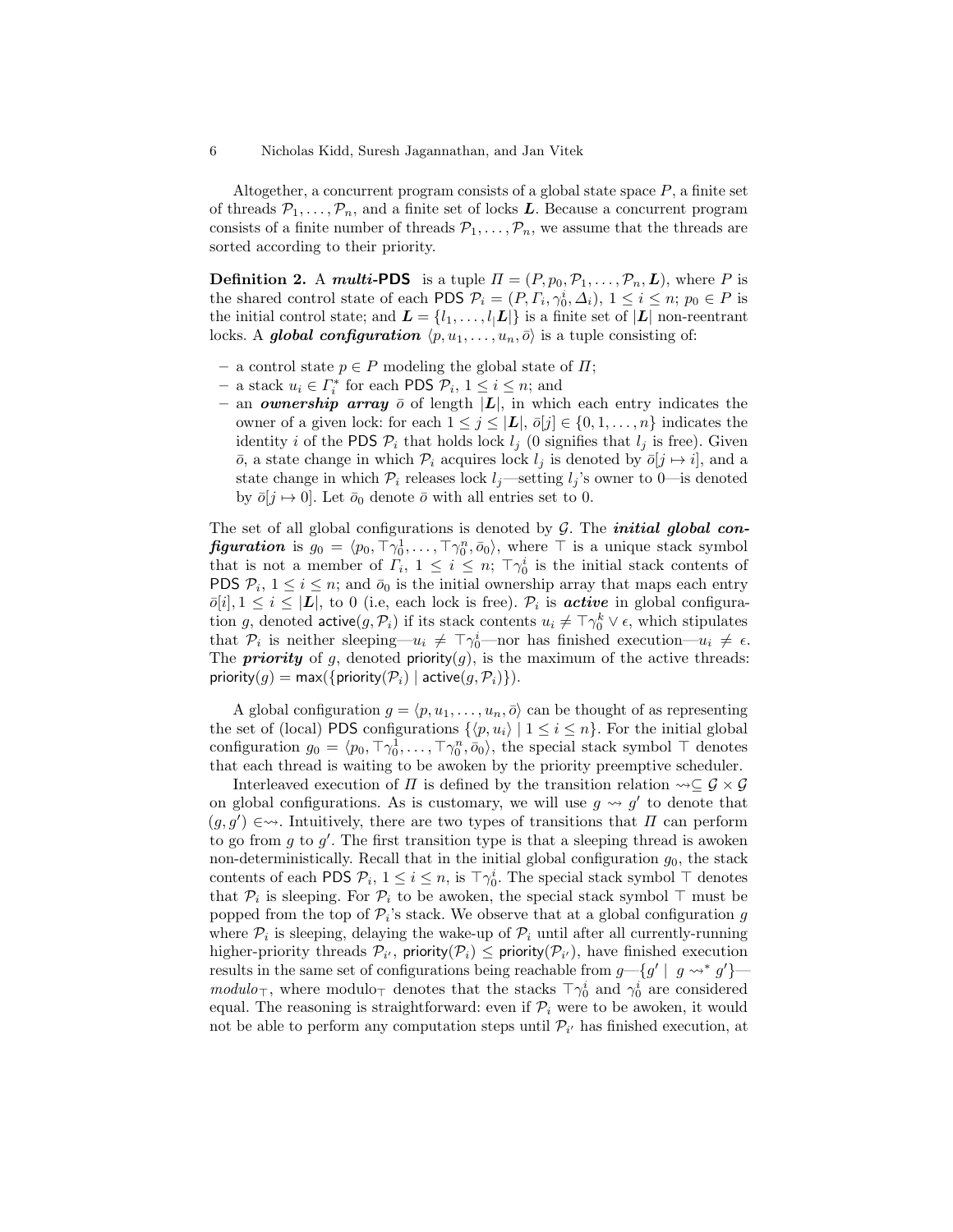which point non-determinism in  $\rightarrow$  would allow  $\mathcal{P}_i$  to be awoken resulting in the same set of reachable configurations modulo $\tau$ .

The second transition type is that the highest-priority thread that has already been awoken is able to update the global state and its (local) stack. Only the highest-priority thread is able to make a transition because the programming model uses a priority preemptive scheduler. We now formally define exactly when  $g \rightsquigarrow g'$  holds for  $\Pi$ .

- $1. \ \ \langle p, u_1, \ldots, \top \gamma_0^i, \ldots, u_n, \bar{o} \rangle \quad \leadsto \quad \langle p, u_1, \ldots, \gamma_0^i, \ldots, u_n, \bar{o} \rangle \quad \textit{iff} \quad \textsf{priority}(g) \quad \textit{<<}$ priority  $(\mathcal{P}_i)$ . Thread  $\mathcal{P}_i$  is only awoken if  $\mathcal{P}_i$  has a higher-priority than the currently executing thread.
- 2.  $\langle p, u_1, \ldots, \gamma_i u_i, u_{i+1}, \ldots, u_n, \overline{o} \rangle \rightsquigarrow \langle p', u_1, \ldots, u' u_i, u_{i+1}, \ldots, u_n, \overline{o}' \rangle$  iff priority $(g)$  = priority $(\mathcal{P}_i)$  and  $r_i = \langle p, \gamma \rangle \leftrightarrow \langle p', u' \rangle \in \Delta_i$  and:
	- (a) If  $r_i \in \text{nolock}(\mathcal{P}_i)$ , then  $\bar{\sigma}' = \bar{\sigma}$ . The transition enabled by  $r_i$  does not update the state of any lock  $l_j \in L$ .
	- (b) If  $r_i \in \text{acq}(l_j \in L, \mathcal{P}_i)$  and  $\overline{o}[j] = 0$ , then  $\overline{o'} = \overline{o}[j \mapsto i]$ . The lock  $l_j$  must be free in g, and is owned by  $\mathcal{P}_i$  in g'.
	- (c) If  $r_i \in \text{rel}(\tilde{l}_j \in L, \mathcal{P}_i)$  and  $\bar{o}[j] = i$ , then  $\bar{o}' = \bar{o}[j \mapsto 0]$ . The lock  $l_j$  must be owned by  $\mathcal{P}_i$  in g, and is free in g'.

The reflexive transitive closure of  $\rightsquigarrow$  is denoted by  $\rightsquigarrow^*$ .

## 3.1 Model Checking Problem

As is common in PDS-based model checking [12, 13, 8, 9], the problem of interest is to compute reachability.

Problem 1. Given  $\Pi$  and  $q \in \mathcal{G}$ , compute the set of forwards reachable configurations  $G' = \{g' \mid g \leadsto^* g'\}.$ 

A method to solve Problem 1 would also solve the problem of full code coverage for finite-data programs with priority preemptive scheduling, and, in addition, would provide full *path* coverage.

Note that we restrict ourselves to reachability from a single global configuration g not for any technical reason, but because of the nature of embedded software. As discussed in §2, the target application consists of a finite set of periodic tasks (threads), and it is assumed that each thread has the same period and completes one task each period (i.e., makes its deadline). Hence, the concurrent program consists of an infinite cycle of periods, where for the finite-data case, the only difference between starting configurations is the initial state  $p$ , which is  $p_0$  at program onset. Given a black box to solve Problem 1 (i.e., to compute the set of single-period reachable configurations  $G'$  from  $g \in \mathcal{G}$ , then the set of all reachable configurations can be computed via repeated queries—there are only a finite number of states  $p$  to start from because  $P$  is finite, the stack of each PDS  $\mathcal{P}_i$  always begin in the initial stack  $\top \gamma_0^i$ , and a successive period can only begin from a state p in the set  $\{p \mid \langle p, \epsilon_1, \ldots, \epsilon_n, \bar{o}_0 \rangle \in G' \}$ .<sup>2</sup>

<sup>&</sup>lt;sup>2</sup> We assume that each thread releases its acquired locks before completing the desired task. Otherwise, one would also have to possibly enumerate over the ownership arrays when starting a new period as well.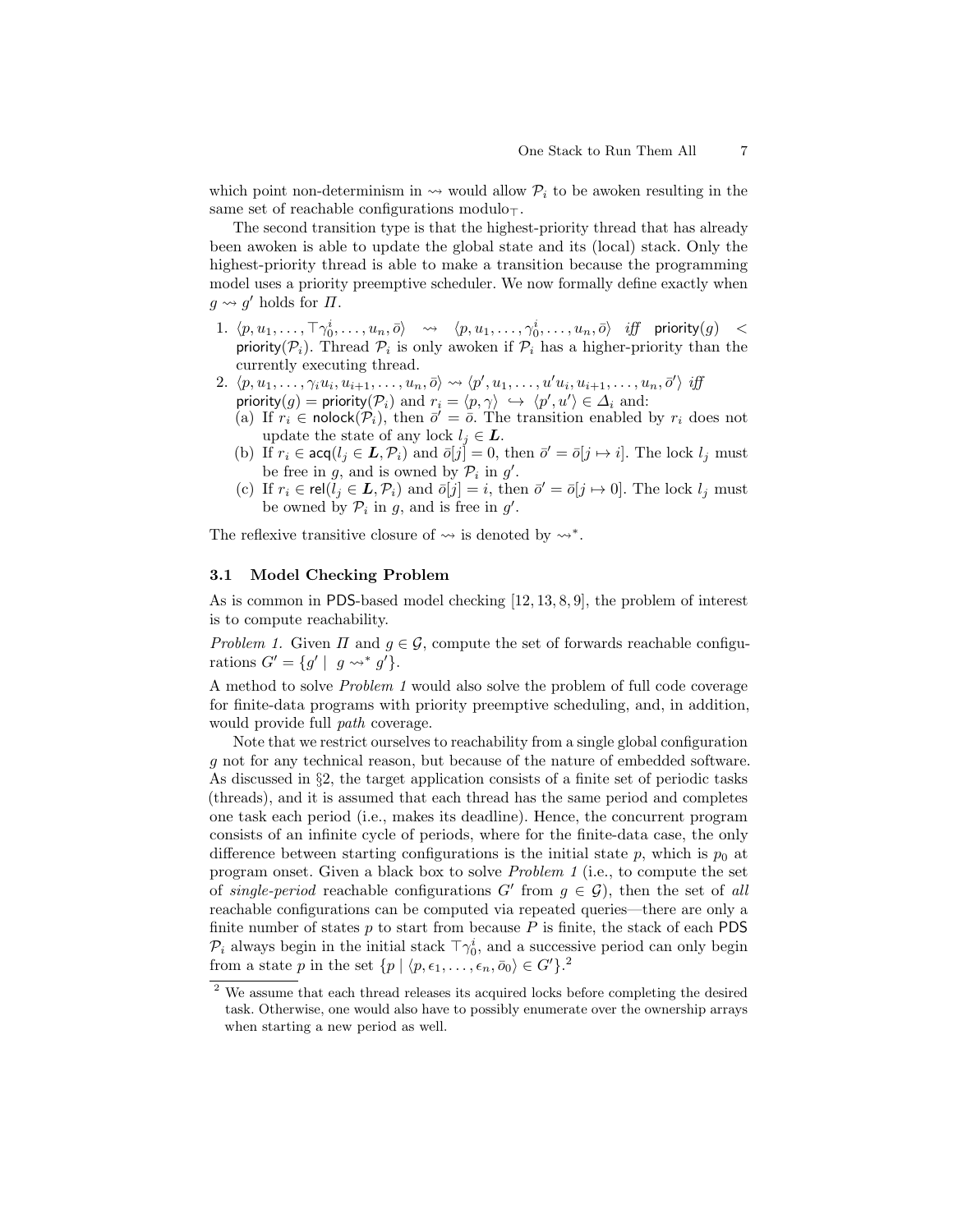Problem 1 is decidable for  $\Pi$ , and shown by reduction to context-bounded analysis  $(CBA)$  [8, 14].<sup>3</sup>

**Theorem 1.** Given  $\Pi = (P, p_0, P_1, \ldots, P_n, L)$  and  $g \in \mathcal{G}$ , the set  $G' = \{g' \mid$  $g \leadsto^* g'$  of single-period forwards reachable configurations from g is computable in at most  $O(2n)$  execution contexts.

*Proof.* A thread  $P_i$  can preempt another thread  $P_j$  at most one time because once  $P_i$  preempts  $P_j$ , by definition  $P_j$  cannot restart execution until  $P_i$  has finished execution. Thus, the number of preemptions is bounded by  $O(n)$ , and the number of execution contexts is then bounded by  $O(2n)$ , where the factor of 2 accounts for the restarting of previously preempted threads.  $\Box$ 

## 3.2 A More Efficient Reduction

We now present a reduction from a multi-PDS  $\Pi$  with priority preemptive scheduling to a single PDS  $\mathcal{P}_{\Pi}$ , the benefit of which is that all of the known existing techniques for model checking PDSs, including those for expressive logics both linear and branching [12, 15], can be used for model checking multi-PDSs with priority preemptive scheduling. Moreover, the most efficient algorithms for CBA [14] require creating a copy of the global state space for each execution context, resulting in an algorithm to solve Problem 1 with complexity  $O(|P \times \bar{O}|^{2n})$ , where  $\bar{\boldsymbol{O}}$  is the finite set of all ownership arrays.<sup>4</sup> Because of priority preemptive scheduling, our reduction avoids the need to create copies, resulting in a complexity on the order of  $O(|P \times \bar{O}|^22^n)$ , where the  $2^n$  factor accounts for the *n* bits in the array Sleeping that track whether a thread has run during the (current) hyperperiod. In other words, our reduction adds  $n \; bits$ , whereas [14] would add n copies of P. (We note that [14] solves a harder problem because it allows for the non-deterministic preemption of any thread, i.e., a stack must be maintained for each thread.)

Combining  $P_1,\ldots,P_n$ , and ownership arrays. The first part of the reduction follows naturally from the definition of  $\Pi$ ,  $\mathcal{G}$ , and  $\sim$  from §3. Recall that the PDSs of  $\Pi$  and, in particular, their constituent stack contents in a configuration  $g = \langle p, u_1, \ldots, u_n, \overline{o} \rangle \in \mathcal{G}$  are sorted based on priority. Because of priority preemptive scheduling, one can view  $g$  as having a stack of stacks. For example, consider a concurrent program  $\Pi_3$  that consists of three PDSs  $P_1$ ,  $P_2$ , and  $P_3$ and set of locks  $\mathbf{L}_3$ , and let  $g_3 = \langle p, u_1, u_2, u_3, \overline{o} \rangle$  be a configuration of  $\Pi_3$ . To represent  $g_3$  as a *single-PDS configuration*  $c_3$ , we must rearrange the stacks into a single stack as follows:  $c_3 = \langle p, u_3u_2u_1 \rangle$ . We must also store the ownership array

<sup>&</sup>lt;sup>3</sup> CBA is a program analysis that only considers executions with a bounded number of execution contexts, where an execution context is one continuous (sequential) execution of a single thread (albeit there can be many execution contexts of a thread due to context switching).

 $4\bar{\mathbf{O}}$  is finite because there are a finite number of locks and threads (indices), and can thus be encoded in the control state of a PDS.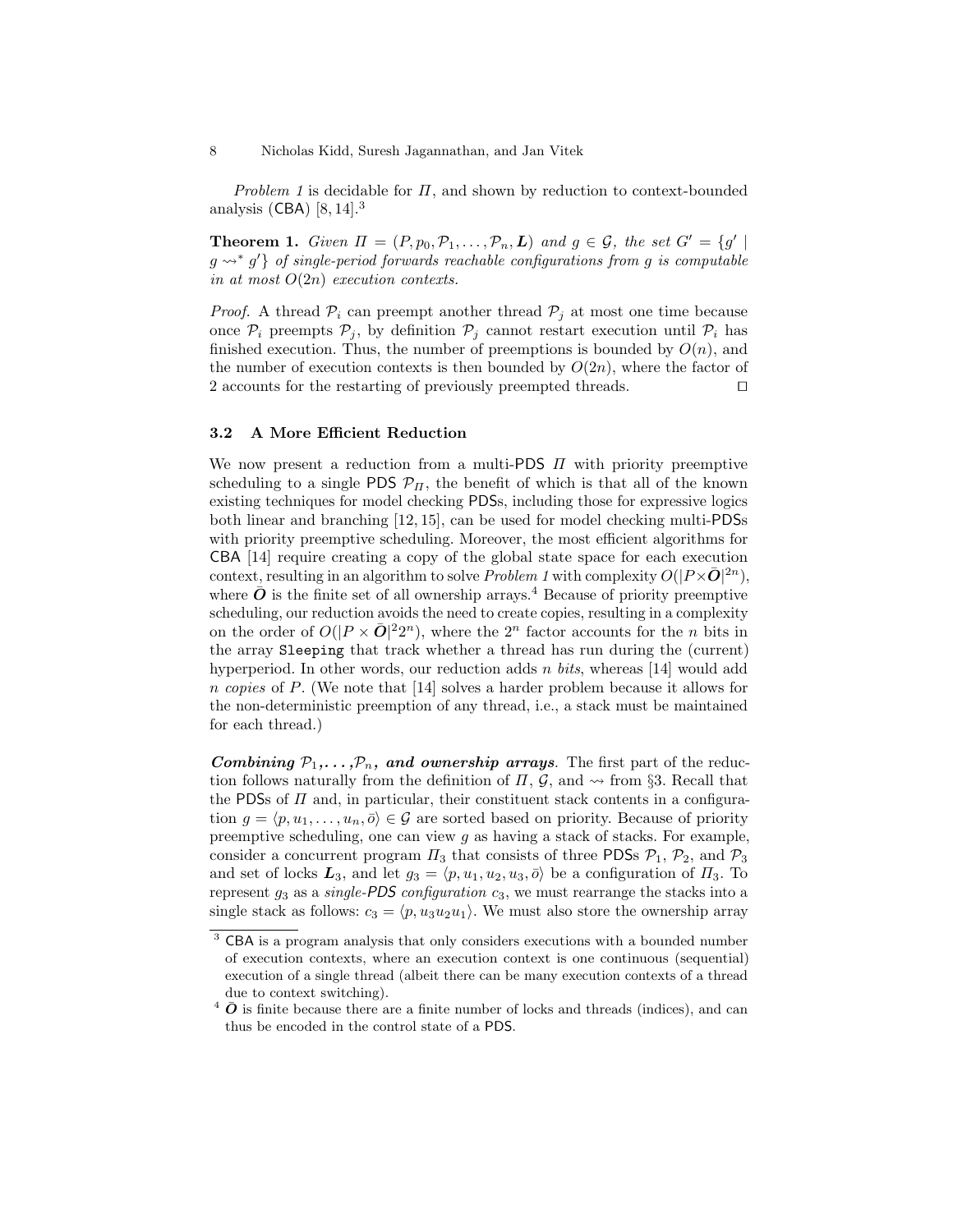$\bar{o}$  somewhere in  $c_3$ , and the natural solution is to pair it with the control state p, yielding  $c_3 = \langle (p, \bar{0}), u_3u_2u_1 \rangle$ . Of course, if a thread has yet to be awoken (e.g.,  $u_3 = \top \gamma_0^3$ , then it must not be included in  $c_3$ , for otherwise threads of lesser priority (e.g.,  $\mathcal{P}_1$  and  $\mathcal{P}_2$ ) would not be able to make progress.

Our first step towards defining  $\mathcal{P}_{\Pi}$  is to define the PDS  $\mathcal{P}_{1}^{n}$  that models the execution of PDSs  $\mathcal{P}_1, \ldots, \mathcal{P}_n$  of  $\Pi$ . Moreover, from the above example configuration  $c_3$ , we can see that the ownership array  $\bar{o}$  must be encoded in the control state, and the PDS rules of  $\mathcal{P}_1^n$  must perform updates to the embedded ownership array. With  $\bar{O}$  being the set of all ownership arrays, we define for each **PDS**  $\mathcal{P}_i$ ,  $1 \leq i \leq n$ , the **PDS**  $\mathcal{P}'_i$  whose **PDS** rules have been modified to account for ownership arrays as follows:

**Definition 3.** Given a PDS  $\mathcal{P}_i$  and set of ownership arrays  $\bar{\boldsymbol{O}}$ , define  $\mathcal{P}'_i$  as follows:  $\mathcal{P}'_i = (P \times \bar{O}, \Gamma_i, \gamma_0^i, \Delta'_i)$ , where  $P \times \bar{O}$  encodes an ownership array in each control state of  $\mathcal{P}'_i$ ,  $\Gamma_i$  and  $\gamma_0^i$  are unchanged from the definition of  $\mathcal{P}_i$ , and  $\Delta_i'$  contains a set of rules for each rule  $r = \langle p, \gamma \rangle \ \hookrightarrow \ \langle p', u' \rangle \in \Delta_i$ , where each set is  $r$  extended to update ownership arrays, defined as follows:

- $-$  If  $r \in \text{acq}(l_j \in \underline{L}, \mathcal{P}_i)$ , then  $\Delta'_i$  contains the set of rules:  $\{ \langle (p, \overline{o}), \gamma \rangle \rightarrow$  $\langle (p',\bar{o}'), u' \rangle \mid \bar{o} \in \bar{O} \wedge \bar{o}[j] = 0 \wedge \bar{o}' = \bar{o}[j \mapsto i] \}.$
- $-$  If  $r \in rel(l_j \in L_j, \mathcal{P}_i)$ , then  $\Delta'_i$  contains the set of rules:  $\{\langle (p, \bar{o}), \gamma \rangle \rightarrow$  $\langle (p',\bar{o}'), u' \rangle \mid \bar{o} \in \bar{O} \wedge \bar{o}[j] = i \wedge \bar{o}' = \bar{o}[j \mapsto 0].$
- $-$  If  $r$  ∈ nolock( $\mathcal{P}_i$ ), then  $\Delta'_i$  contains the set of rules: { $\langle (p, \bar{o}), \gamma \rangle$   $\rightarrow$  $\langle (p',\bar{o}), u' \rangle \mid \bar{o} \in \overline{\mathbf{O}} \}.$

**Definition 4.** Given  $\Pi = (P, p_0, P_1, \ldots, P_n, L)$ , and for each  $P_i =$  $(P, \Gamma_i, \gamma_0^i, \Delta_i), 1 \leq i \leq n$ , define  $\mathcal{P}'_i = (P \times \bar{\boldsymbol{O}}, \Gamma_i, \gamma_0^i, \Delta_i')$  according to Defn. 3, then the PDS  $\mathcal{P}_1^n$  that models the execution of  $\Pi$ 's constituent PDSs is defined as:  $\mathcal{P}_1^n = (P \times \mathbf{\vec{O}}, \Gamma_1^n = \bigcup_{i=1}^n \Gamma_i, \gamma_0^1, \Delta_1^n = \bigcup_{i=1}^n \Delta_i'.$ 

From Defn. 4, we can see that a control state  $(p, \bar{o})$  of  $\mathcal{P}_1^n$  is a pair that models a control state  $p \in P$  from  $\Pi$ , as well as an ownership array  $\bar{o}$ . The stack alphabet is merely the union of the stack alphabets of the constituent PDSs. By defining  $\mathcal{P}'_i$  for PDS  $\mathcal{P}_i$ , the set of PDS rules have been modified to properly update the ownership array when a PDS transition is made. Overall,  $\mathcal{P}_1^n$  models the execution of each PDS, as well as tracking the ownership status of each lock  $l \in L$ . What is missing is the priority preemptive scheduler that non-deterministically awakens threads and schedules the highest-priority active thread.

Explicit Scheduler. The scheduler shown in Fig. 2 is finite-data (i.e., a Boolean program [16]), and thus convertible into a PDS [17], which we will refer to as  $\mathcal{P}_{\text{sched}} = (P_{\text{sched}}, P_{\text{sched}}, \gamma_H, \Delta_{\text{sched}}).$ 

 $-P_{\text{sched}} = \{1 \dots n\} \times \{0,1\}^n$  is a pair where the first component holds the current value of Prio, and the second component is the Boolean array  $\mathrm{Sleeping.}^5$ 

 $5$  The number of distinct priorities is bounded by n because there are only n threads.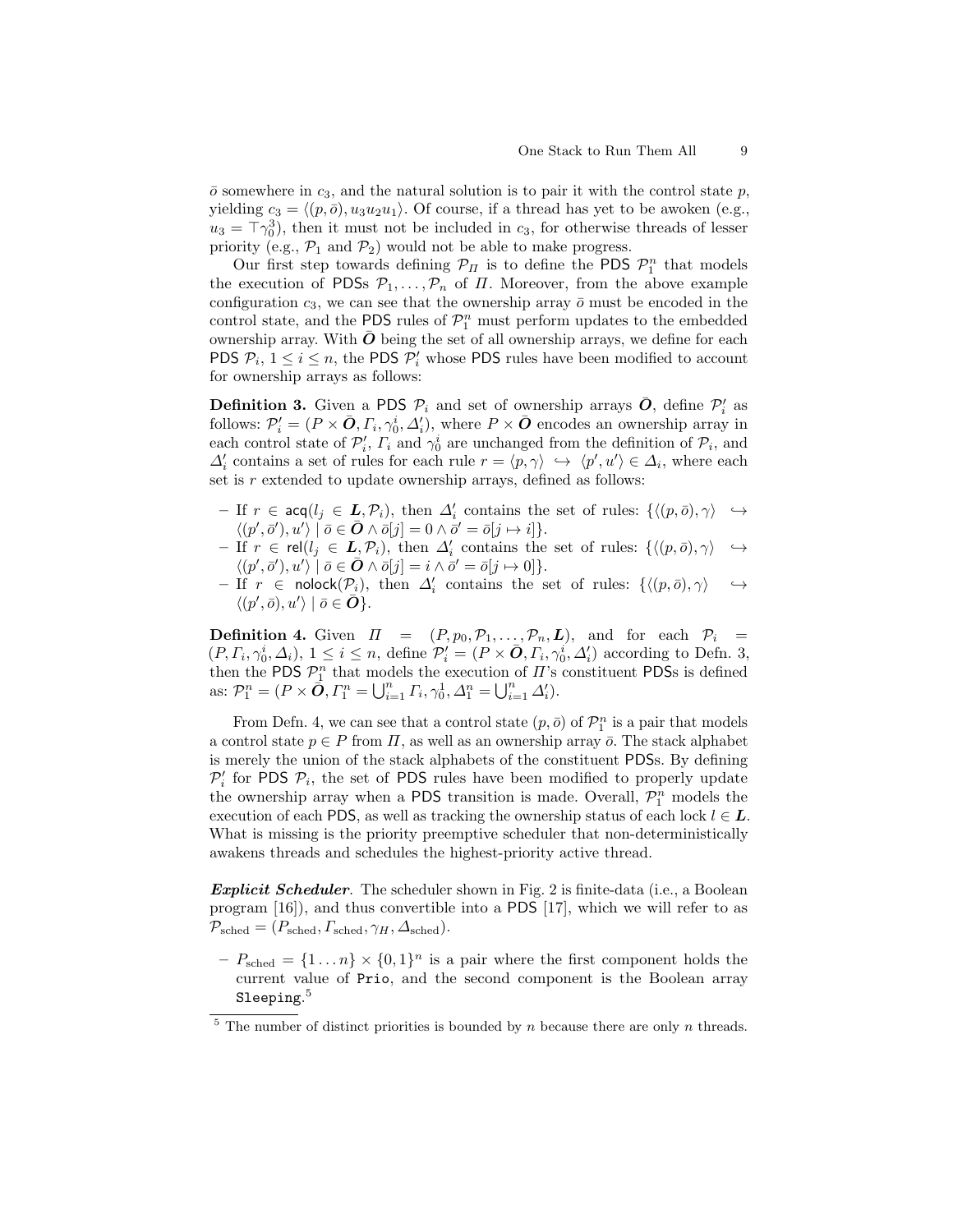- 10 Nicholas Kidd, Suresh Jagannathan, and Jan Vitek
	- $-I_{\text{sched}} = \{1 \dots n\} \times \text{Locs}$  is a pair where the first component is the current value of prevPrio and the second component is the set of program locations for the code in Fig. 2.
- $-\gamma_H$  is the program location for the start of the Hyperperiod procedure in Fig. 2.
- $\Delta_{\rm sched}$  is defined using standard Boolean program-to-PDS conversion [17].

**Combining**  $P_1^n$  with  $P_{sched}$ . We now define from  $P_1^n$  and  $P_{sched}$ , the PDS  $P_{\Pi}$ whose transition system  $\Rightarrow$  simulates the multi-PDS  $\Pi$  with transition system  $\rightsquigarrow$ . Observe that the transition system of  $P_{\Pi}$  must include both  $\mathcal{P}_1^n$  and  $\mathcal{P}_{\text{sched}}$ , and thus to the first degree the two PDSs are unioned together. The only modification to either PDS is to stitch the set of control states together, and reflect this join in the final set of PDS rules of  $\mathcal{P}_{\Pi}$ .

**Definition 5.** Given  $\mathcal{P}_1^n = (P_1^n, \Gamma_1^n, \gamma, \Delta_1^n)$  and  $\mathcal{P}_{\text{sched}} = (P_{\text{sched}}, \Gamma_{\text{sched}})$  $\gamma_H, \Delta_{\text{sched}}$ , define  $\mathcal{P}_{\Pi} = (P_{\Pi}, \Gamma_{\Pi}, \gamma_{H}, \Delta_{\Pi})$ , where

- $-P_{\Pi} = P_{\text{sched}} \times P_1^n$  is a pair where each component holds a value from its constituent set of control states. Recall that  $P_{\text{sched}} = \{1 \dots n\} \times \{0, 1\}^n$  is a priority and an array that determines whether a PDS is sleeping or not, and  $P_1^n = P \times \bar{O}$  is P, the original set of control states of  $\Pi$ , paired with  $\bar{O}$ , the set of ownership arrays.
- $-I<sub>\Pi</sub> = I<sub>1</sub><sup>n</sup> \cup I<sub>sched</sub>$  is the union of the constituent stack symbols.
- $-\gamma_H$  is the program location for the start of the Hyperperiod procedure in Fig. 2.
- $\Delta$ <sub>Π</sub> consists of the following two sets of rules:
	- 1. For each rule  $r = \langle (p, \bar{o}), \gamma \rangle \leftrightarrow \langle (p', \bar{o}'), u' \rangle \in \Delta_1^n$  and control state  $(\varsigma, b) \in P_{\text{sched}}, \Delta_{\Pi}$  contains the set of rules:

$$
\{\langle (\varsigma,\bar{b},p,\bar{o}), \gamma \rangle \; \hookrightarrow \; \langle (\varsigma,\bar{b},p',\bar{o}'), u' \rangle, \langle (\varsigma,\bar{b},p,\bar{o}), \gamma \rangle \; \hookrightarrow \; \langle (\varsigma,\bar{b},p,\bar{o}), \gamma_{n_5} \gamma \rangle\}
$$

In the set, the first rule is r extended with a control state from  $P_{\rm sched}$ . The control state is not modified as the rules from  $\Delta_1^n$  do not modify the state of the scheduler. The second rule implements a function call to Schedule in Fig. 2, which will non-deterministically invoke the code of a higher-priority thread or return. Moreover, from a configuration  $\langle (\varsigma, \bar{b}, p, \bar{o}), \gamma u \rangle$  of  $\mathcal{P}_\Pi$ ,  $\mathcal{P}_\Pi$  non-deterministically chooses to simulate  $\mathcal{P}_1^n$ or  $P_{\rm sched}$  depending on which rule is invoked.

2. For each rule  $r = \langle (\zeta, \bar{b}), \gamma \rangle \iff \langle (\zeta', \bar{b}'), u' \rangle \in \Delta_{\text{sched}}$  and control state  $(p, \bar{o}) \in P_1^n$ ,  $\Delta_{\Pi}$  contains the set of rules:

$$
\{\langle (\varsigma,\bar{b},p,\bar{o}),\gamma \rangle \; \hookrightarrow \; \langle (\varsigma',\bar{b}',p,\bar{o}),u' \rangle\}.
$$

These rules combine the rules of  $\mathcal{P}_{\text{sched}}$  with the control states  $P_1^n$  of  $\mathcal{P}_1^n$ . Similar to the above set of rules, the control state of  $\mathcal{P}_1^n$  is "passed through" unmodified because the scheduler does not affect that control state of  $\mathcal{P}_1^n$ .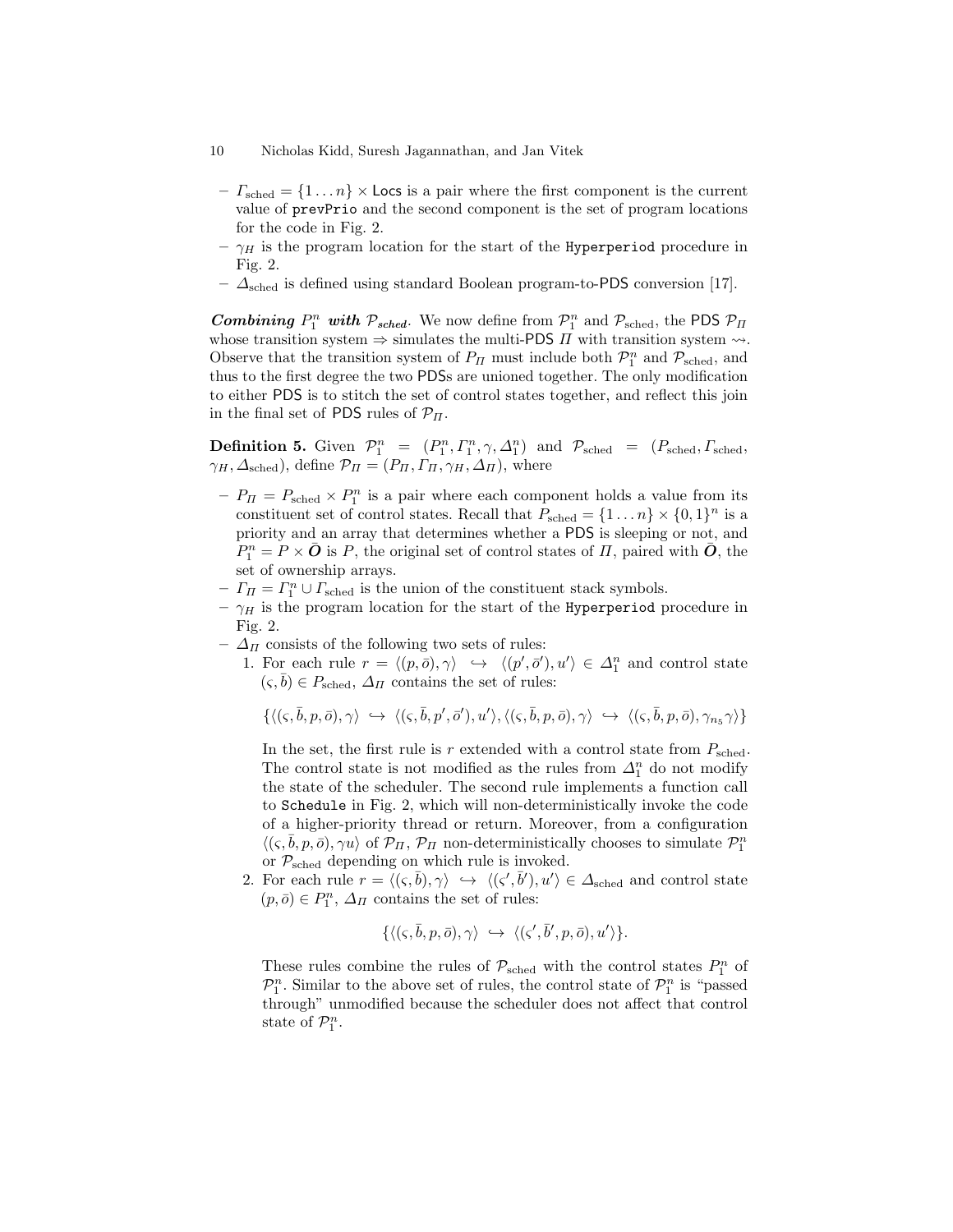### 3.3 Correctness

Correctness of the reduction is established by defining a weak bisimulation between the transition systems of  $\Pi$  and  $\mathcal{P}_{\Pi}$ . Weak bisimulation is used because in  $\mathcal{P}_{\Pi}$ , the scheduler is made explicit whereas it is implicit in the definition of  $\rightarrow$  for *Π*. Thus, configurations of  $\mathcal{P}_{\Pi}$  should only be considered *visible* if the top-of-stack symbol is not a member of  $\Gamma_{\rm sched}$ . Formally, for a configuration  $c = \langle (\varsigma, \bar{b}, p, \bar{o}), \gamma u \rangle$  of  $\mathcal{P}_{\Pi}$ , we define vis $(c) = \gamma \notin (\Gamma_{\text{sched}} \setminus {\gamma_H}),$  and extend vis to sets of configurations in the usual way. Finally, we define the transition relation  $\Rightarrow$ <sub>vis</sub> between visible configurations of  $\mathcal{P}_{\Pi}$  as follows:

$$
\left\{c \Rightarrow_{\mathsf{vis}} c' \mid \mathsf{vis}(c) \land \mathsf{vis}(c') \land \exists c_1, \ldots, c_k : c \Rightarrow c_1 \Rightarrow \ldots \Rightarrow c_k \Rightarrow c' \bigwedge_{1 \leq i \leq k} \neg \mathsf{vis}(c_i)\right\}
$$

We define the relation  $\succ \subseteq \mathcal{G} \times \mathsf{vis}(\mathcal{C})$  from the set  $\mathcal G$  of all global configurations of  $\Pi$  to the set vis(C) of all visible configurations of  $\mathcal{P}_{\Pi}$  as follows:  $g \succ c$  iff  $g =$  $\langle p, u_1, \ldots, u_n, \bar{o} \rangle \wedge c = \langle (\mathsf{priority}(g), \bar{b}, p, \bar{o}), u_n \circ \cdots \circ u_1 \rangle, \text{ where } \bar{b}[i] \triangleq u_i = \tilde{\top} \gamma_0^i,$  $\circ$  denotes stack concatenation with the exception that the "sleeping stack"  $\top \gamma_0^i$ for thread  $P_i$  is considered a neutral element with respect to concatenation. In addition, we special case the initial global configuration by defining  $g_0 \succ$  $\langle (0, \bar{b}, p_0, \bar{o}_0), \gamma_H \rangle$  (note that  $\bar{b}$  is true in each position because  $u_i = \top \gamma_0^i$  for all i in  $g_0$ ).

**Theorem 2.** The binary relation  $\succ \subseteq \mathcal{G} \times \mathsf{vis}(\mathcal{C})$  is a weak bisimulation between the transition systems  $(G, \leadsto)$  and  $(C, \Rightarrow_{\mathsf{vis}})$  of  $\Pi$  and  $\mathcal{P}_{\Pi}$ , respectively.

*Proof (Sketch)*. The proof proceeds by showing that for  $g \succ c$  and  $g \leadsto g'$ , then there exists a configuration  $c' \in \mathsf{vis}(\mathcal{C})$  such that  $c \Rightarrow_{\mathsf{vis}} c'$  and  $g' \succ c'$ . Likewise, if  $g \succ c$  and  $c \Rightarrow_{\mathsf{vis}} c''$ , then there exists a global configuration  $g''$  such that  $g \leadsto g''$ and  $g'' > c''$ . The complete proof is given in App. A.

# 4 Priority Inversion

In systems with priority preemptive scheduling, a situation known as priority inversion occurs when a higher-priority thread  $P_h$  cannot make progress because it waits on a resource (lock) currently owned by a lower-priority thread  $\mathcal{P}_l$ . Two protocols for addressing priority inversion are Priority Ceiling Protocol (PCP) and Priority Inheritance Protocol (PIP). We next define each protocol, and show that Problem 1 is (i) decidable for PCP-extended semantics, (ii) undecidable in general for PIP-extended semantics, and (iii) decidable for PIP-extended semantics when lock usage is properly nested.

## 4.1 Priority Ceiling Protocol

Priority Ceiling Protocol (PCP) statically associates with each shared resource (lock) the priority of the highest-priority thread that may acquire that resource.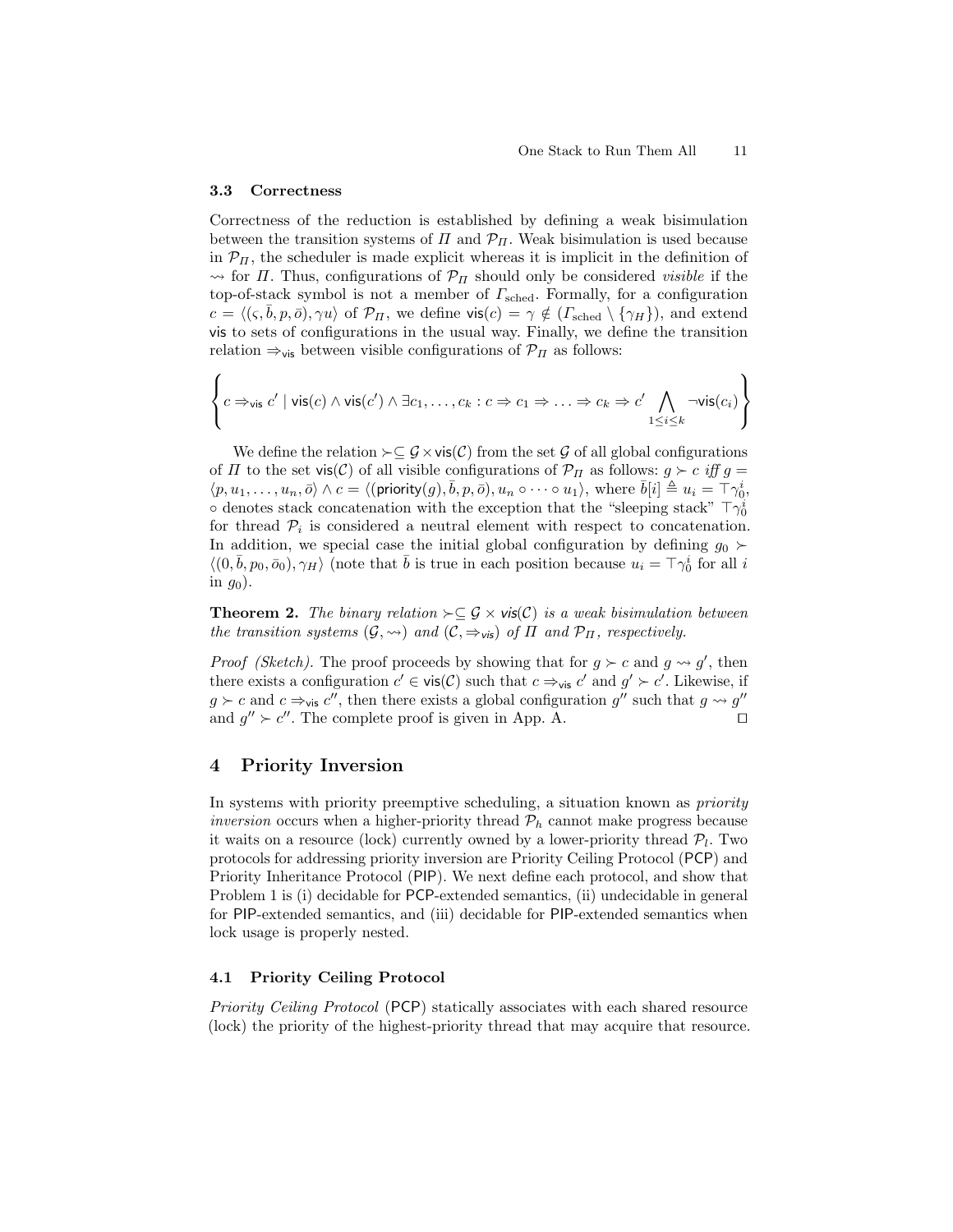When a thread acquires a resource, the thread's priority is temporarily set to the priority of the resource, and is restored when the resource is released.

A multi-PDS  $\Pi$  is extended as follows to define the PCP-extended semantics:

- 1.  $\Pi$  is equipped with a map  $\mathcal{M}_{L}$  from (sets of) locks to (sets of) priorities.
- 2. For a global configuration  $g = \langle p, u_1, \ldots, u_n, \overline{o} \rangle$ , define LocksHeld $(\mathcal{P}_i) = \{l_j |$  $\overline{o}[j] = i$  to be the set of locks held by  $\mathcal{P}_i$  at configuration g.
- 3. The PCP-extended priority of  $\mathcal{P}_i$ , denoted by priority<sub>PCP</sub> $(\mathcal{P}_i)$ , is the maximum of  $\mathcal{P}_i$ 's statically determined priority and of the set of locks held by  $\mathcal{P}_i$ :  $\textsf{priority}_{\textsf{PCP}} = \textsf{max}(\textsf{priority}(\mathcal{P}_i), \mathcal{M}_{\textbf{\textit{L}}}(\textsf{LocksHeld}(\mathcal{P}_i)).$

We now show that for the PCP-extended semantics, Problem 1 remains decidable. Decidability follows from Thm. 1. Though not presented here, it is also possible to extend the construction of  $\mathcal{P}_{\Pi}$  to support PCP-extended semantics, which would benefit from the improved complexity.

**Theorem 3.** For concurrent program  $\Pi = (P, p_0, P_1, \ldots, P_n, L, M_L)$  with priority preemptive scheduling and PCP-extended semantics, Problem 1 is decidable.

Proof. Thm. 3 follows from Thm. 1. PCP-extended semantics reduces the number of threads that can preempt the currently executing thread  $\mathcal{P}_i$ : if  $\mathcal{P}_i$  has acquired a lock  $l_i$  such that  $\mathcal{M}_L(l_i) > \text{priority}(\mathcal{P}_i)$ , then fewer threads can preempt  $\mathcal{P}_i$ until  $P_i$  releases  $l_i$ . Thus, the number of execution contexts remains bounded by  $O(2n)$  because the number of valid schedules (i.e., preemptions) of PCP-extended semantics is a subset of non-extended semantics, and the problem is decidable.  $\Box$ 

### 4.2 Priority Inheritance Protocol

Priority Inheritance Protocol (PIP) temporarily elevates the priority of a lowpriority thread that owns a resource required by a high-priority thread to that of the high-priority thread until it has released the resource. The PIP-extended semantics is defined by extending  $\Pi$  in the following ways:

- 1. Associated with each lock  $l_i$  is a set Waiting( $l_i$ ) of threads that are waiting to acquire  $l_i$ .
- 2. The PIP-extended priority of thread  $P_i$ , denoted by priority<sub>PIP</sub> $(P_i)$ , is defined as the maximum of  $\mathcal{P}_i$ 's statically determined priority and of the threads that wait on a lock owned by  $P_i$ :

priority<sub>PIP</sub>( $\mathcal{P}_i$ ) = max(priority( $\mathcal{P}_i$ ), priority(Waiting(LocksHeld( $\mathcal{P}_i$ )))).

We consider two cases, that of non-nested and nested lock usage, where lock usage is said to be properly nested if for all program paths, locks are released in the opposite order in which they were acquired. We show that Problem 1 for a concurrent program with PIP-extended semantics is undecidable in general, and decidable for properly nested locks.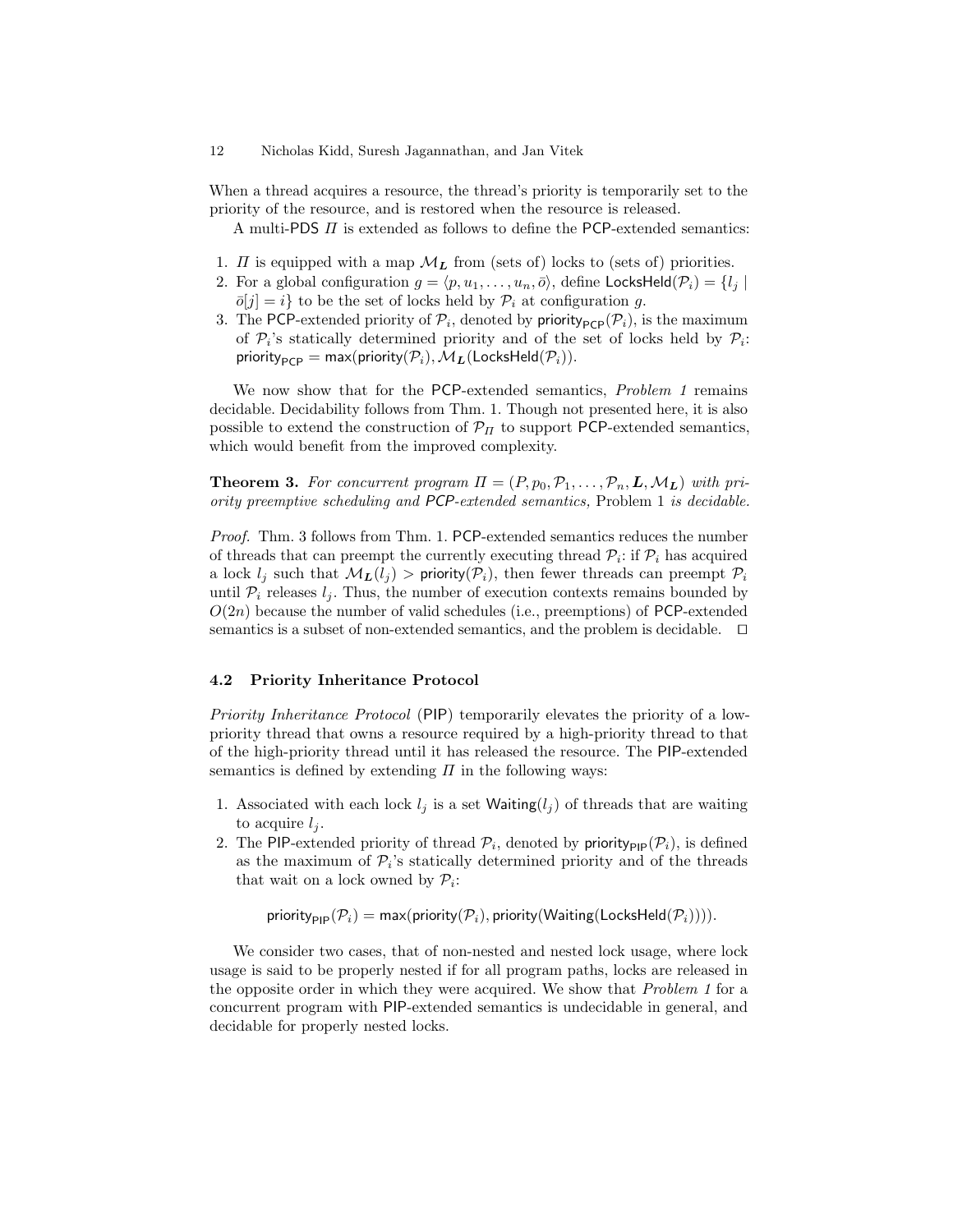Non-nested locks. When lock usage is not restricted to proper nesting, Problem 1 for a concurrent program with PIP-extended semantics is undecidable. The proof of undecidability follows from Kahlon et al. [9]. Consider a 2-PDS with three locks  $(P, p_0, \mathcal{P}_1, \mathcal{P}_2, \{l_1, l_2, l_3\})$ , where  $\mathcal{P}_2$  has a higher priority (2) than  $\mathcal{P}_1$ (1). One way to show that reachability analysis is undecidable in general for such a system is to develop a scenario where  $P_1$  and  $P_2$  move in lock-step, which would allow the 2-PDS to determine the emptiness of the intersection of two context-free languages—a well-known undecidable problem. To make  $P_1$  and  $P_2$ move in lock-step we must use the PIP-extended semantics. Namely, the PDSs need to acquire and release locks in such a fashion that  $\mathcal{P}_2$ , which has a higher priority than  $P_1$ , repeatedly needs to acquire a lock that is held by  $P_1$ . Thus,  $P_1$ will repeatedly inherit  $\mathcal{P}_2$ 's priority so that it can release the lock.

In [9], this is accomplished by acquiring and releasing the three locks  $l_{1-3}$  in a cycle using hand-over-hand locking. Assume that  $P_1$  currently owns  $l_1$ , then  $P_1$  will first acquire  $l_2$  before releasing  $l_1$ , and subsequently will acquire  $l_3$  before releasing  $l_2$ , and so on *ad infinitum*. In the same scenario, assume that  $\mathcal{P}_2$ , which in our programming model has a higher priority than  $P_1$ , currently owns  $l_2$  and acquires and releases the locks in the same fashion. We can see then that  $\mathcal{P}_2$  will acquire  $l_3$ , release  $l_2$ , and then attempt to acquire  $l_1$ , which causes  $\mathcal{P}_1$  to inherit the priority of  $\mathcal{P}_2$ . However, instead of reaching a state when  $\mathcal{P}_1$  releases the resources needed by  $\mathcal{P}_2$ ,  $\mathcal{P}_1$  acquired  $l_2$  and then releases  $l_1$ , which will cause  $\mathcal{P}_2$ to again wait on  $\mathcal{P}_1$  then next time it completes the cycle and needs  $l_2$ . The end result is that  $P_1$  and  $P_2$  chase each other around the lock cycle, which leads to an unbounded number of execution contexts and the ability to solve undecidable problems.<sup>6</sup>

**Theorem 4.** For concurrent program  $\Pi = (P, p_0, P_1, \ldots, P_n, L)$  with priority preemptive scheduling and PIP-extended semantics, Problem 1 is undecidable.

*Proof.* The proof follows from the proof of *Theorem 8* [9, Section 11].  $\Box$ 

Nested locks. When lock usage is properly nested, Problem 1 is decidable for the PIP-extended semantics. The proof is by reduction to CBA.

**Theorem 5.** For concurrent program  $\Pi = (P, p_0, P_1, \ldots, P_n, L)$  with priority preemptive scheduling, PIP-extended semantics, and nested locks, Problem 1 is decidable.

Proof. Because lock usage is properly nested, the number of locks held by a lowerpriority thread  $P_l$  is monotically decreasing each time  $P_l$  inherits the priority of higher-priority thread  $\mathcal{P}_h$ . Thus, the number of times  $\mathcal{P}_l$  can inherit a priority is bounded by  $|L|$ , the number of locks in L. From Thm. 1, each thread  $P_i$  can still perform at most one preemption. As we have just shown, once  $P_i$  is executing, it can cause a lower-priority thread  $P_l$  to inherit its priority at most  $|L|$  times.

 $^6$  For the reader concerned with reaching a configuration where  $\mathcal{P}_1$  owns  $l_1$  and  $\mathcal{P}_2$ owns  $l_2$ , refer to [9, Appendix].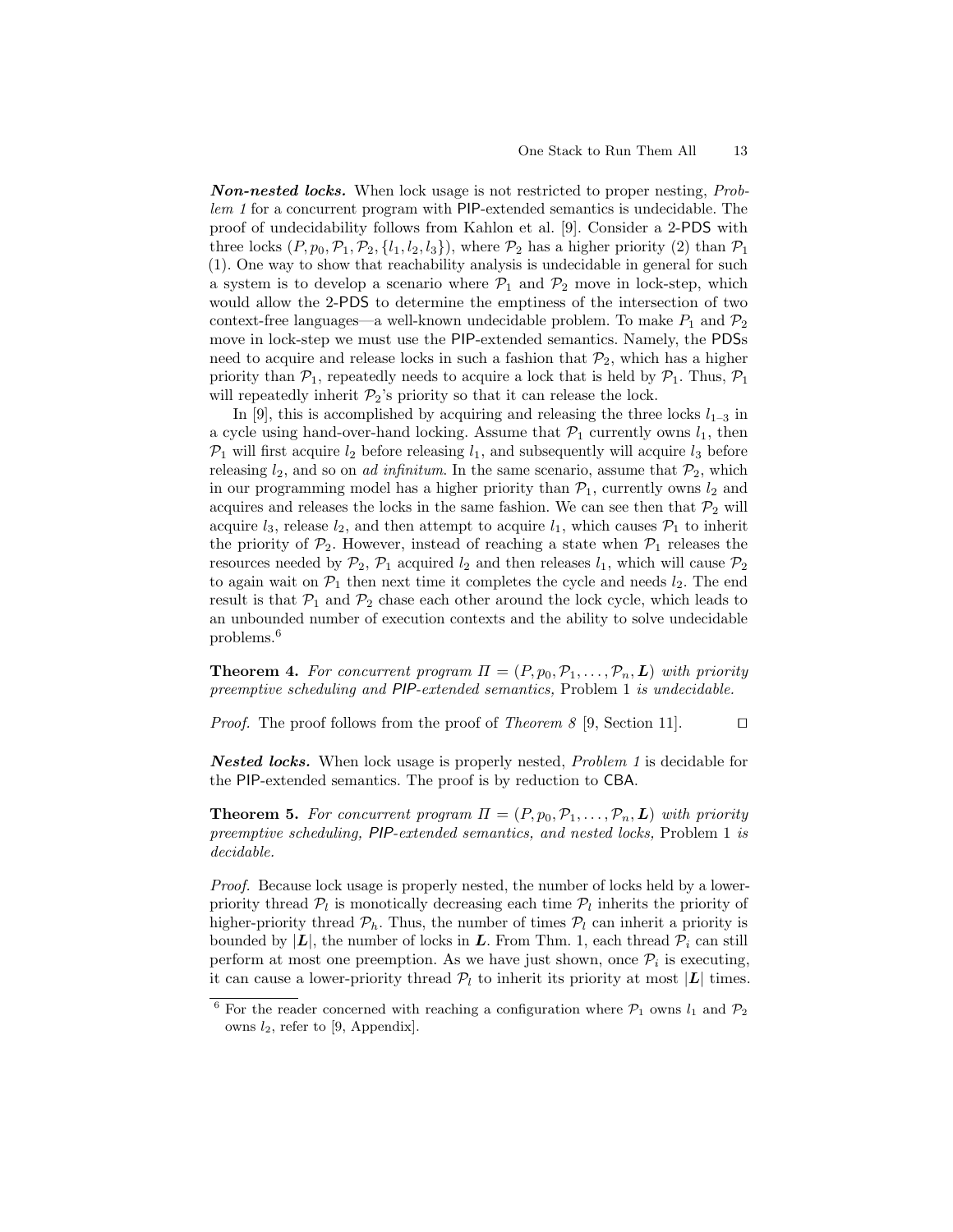Thus, for n threads there is at most one preemption and  $|L|$  inheritances per thread, where each gives rise to two execution contexts for an upper bound of  $O(2n|\mathbf{L}|).$ 

# 5 Related Work

Lal and Reps [14] gave a reduction from analysis of concurrent programs under a context bound to analysis of sequential programs. Unlike their reduction, our reduction is sound and complete, i.e., it is not an under-approximation aimed at bug-finding but a technique for verifying properties of concurrent real-time programs.

Jhala and Majumdar [18] showed that interprocedural analysis of concurrent asynchronous programs is decidable. Whereas they take advantage of asynchrony, we take advantage of having a priority preemptive scheduler. Atig et al. [19] generalized the asynchronous programming model to allow for a finite number of priority levels. They show that reachability analysis of the more general programming model is decidable by reduction to the reachability problem of Petri nets with inhibitor arcs. While their model is more general, our reduction to a single-PDS is more efficient and we consider important protocols for addressing priority inversion.

KISS [20] coined the merging of two-threaded programs into single-threaded programs. Our scheduler concretization is the generalization of their technique where thread  $T_1$  non-deterministically invokes thread  $T_2$  and the return to  $T_1$  is also non-deterministic. We take advantage of the properties of priority preemptive scheduling to show that the model checking problem is in fact decidable.

Lindstrom et al. [21] use Java PathFinder (JPF) [22] to model check Real-Time Java [23]. While they also consider priority preemptive scheduling, and other RTSJ details not covered here, their approach is a bug-finding approach because JPF is an explicit state model checker that in general cannot explore the entire state space.

# 6 Concluding Remarks

Our reduction shows that a concurrent real-time program is, in essence, a sequential program under the covers. By reducing the multi-PDS  $\Pi$  to a PDS  $\mathcal{P}_{\Pi}$ , we are able to leverage efficient algorithms for sequential program analysis to an important class of concurrent ones. A limitation of our approach is the lack of a model of time. For future work, we intend to consider how timed automata [24] could be integrated with  $\Pi$ , and how it would affect the reduction to  $\mathcal{P}_{\Pi}$ .

# References

1. Godefroid, P., Klarlund, N., Sen, K.: DART: Directed automated random testing. In: PLDI. (2005) 213–223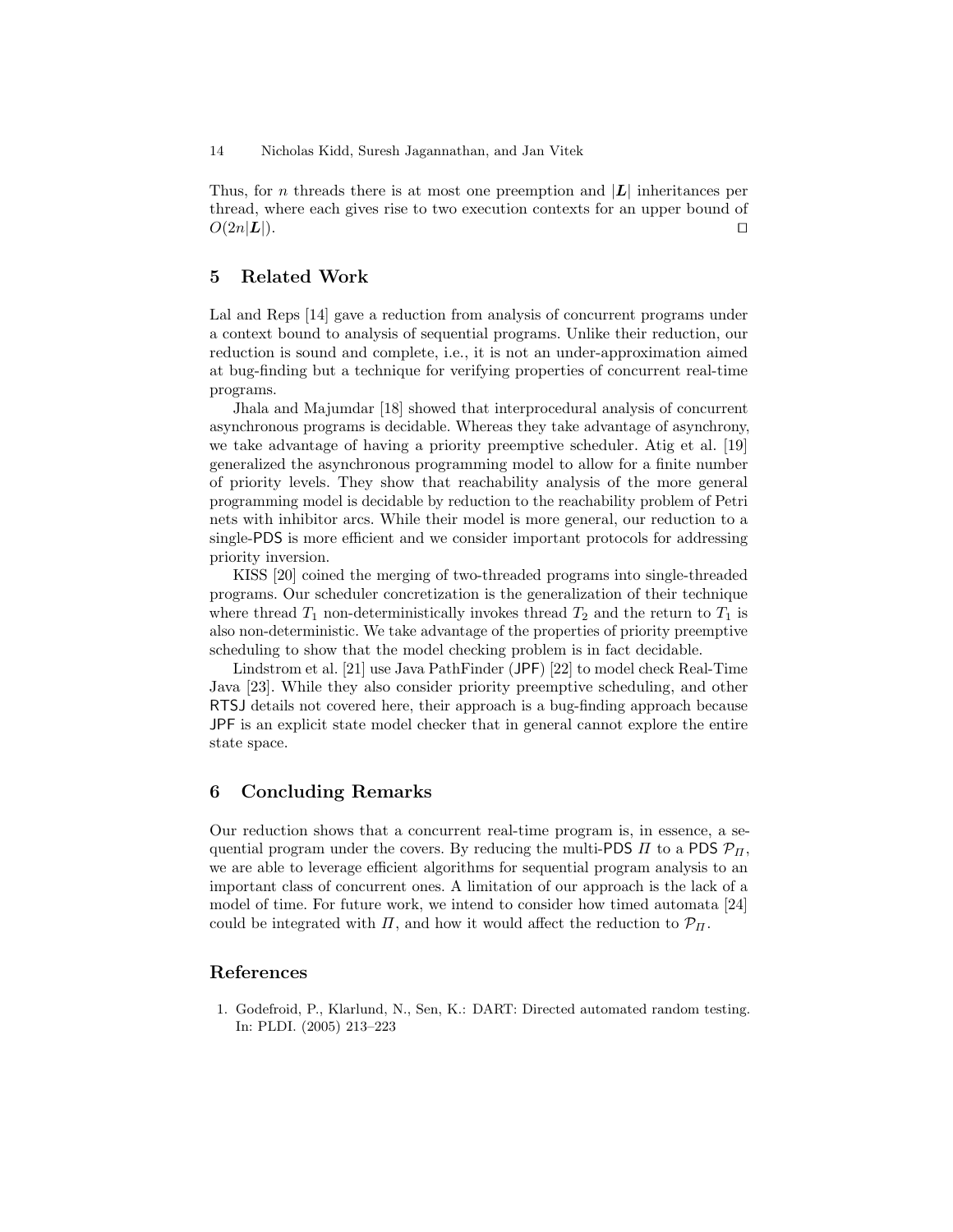- 2. Cadar, C., Ganesh, V., Pawlowski, P.M., Dill, D.L., Engler, D.R.: EXE: Automatically generating inputs of death. In: CCS. (2006)
- 3. Cadar, C., Dunbar, D., Engler, D.: Klee, unassited and automatic generation of high-coverage tests for complex systems programs. In: OSDI. (2008)
- 4. Musuvathi, M., Qadeer, S., Ball, T., Basler, G., Nainar, P.A., Neamtiu, I.: Finding and reproducing heisenbugs in concurrent programs. In: OSDI. (2008)
- 5. Sha, L., Rajkumar, R., Lehoczky, J.P.: Priority inheritance protocols: An approach to real-time synchronization. IEEE Trans. Comput. 39(9) (1990) 1175–1185
- 6. Ball, T., Rajamani, S.: Automatically validating temporal safety properties of interfaces. (2001)
- 7. Henzinger, T., Jhala, R., Majumdar, R., Sutre, G.: Lazy abstraction. In: POPL. (2002)
- 8. Qadeer, S., Rehof, J.: Context-bounded model checking of concurrent software. In: TACAS. (2005)
- 9. Kahlon, V., Ivancic, F., Gupta, A.: Reasoning about threads communicating via locks. In: CAV. (2005)
- 10. Kahlon, V., Gupta, A.: On the analysis of interacting pushdown systems. In: POPL. (2007)
- 11. Kidd, N., Lal, A., Reps, T.: Language strength reduction. In: SAS. (2008)
- 12. Bouajjani, A., Esparza, J., Maler, O.: Reachability analysis of pushdown automata: Application to model checking. In: CONCUR. (1997)
- 13. Finkel, A., B.Willems, Wolper, P.: A direct symbolic approach to model checking pushdown systems. Elec. Notes in Theor. Comp. Sci. 9 (1997)
- 14. Lal, A., Reps, T.: Reducing concurrent analysis under a context bound to sequential analysis. In: CAV. (2008)
- 15. Walukiewicz, I.: Model checking CTL properties of pushdown systems. In: FSTTCS. (2000) 127–138
- 16. Ball, T., Rajamani, S.K.: Bebop: a path-sensitive interprocedural dataflow engine. (2001) 97–103
- 17. Schwoon, S.: Model-Checking Pushdown Systems. PhD thesis, TUM (2002)
- 18. Jhala, R., Majumdar, R.: Interprocedural analysis of asynchronous programs. In: POPL. (2007)
- 19. Atig, M.F., Bouajjani, A., Touili, T.: Analyzing asynchronous programs with preemption. In: FSTTCS. (2008)
- 20. Qadeer, S., Wu, D.: KISS: Keep it simple and sequential. In: PLDI. (2004)
- 21. Lindstrom, G., Mehlitz, P.C., Visser, W.: Model checking real-time java using java pathfinder. In: ATVA. (2005)
- 22. Java PathFinder: http://babelfish.arc.nasa.gov/trac/jpf/.
- 23. Bollella, G., Gosling, J., Brosgol, B., Dibble, P., Furr, S., Turnbull, M.: The Real-Time Specification for Java. Addison-Wesley (2000)
- 24. Alur, R., Dill, D.L.: A theory of timed automata. Theoretical Computer Science 126(2) (1994) 183–235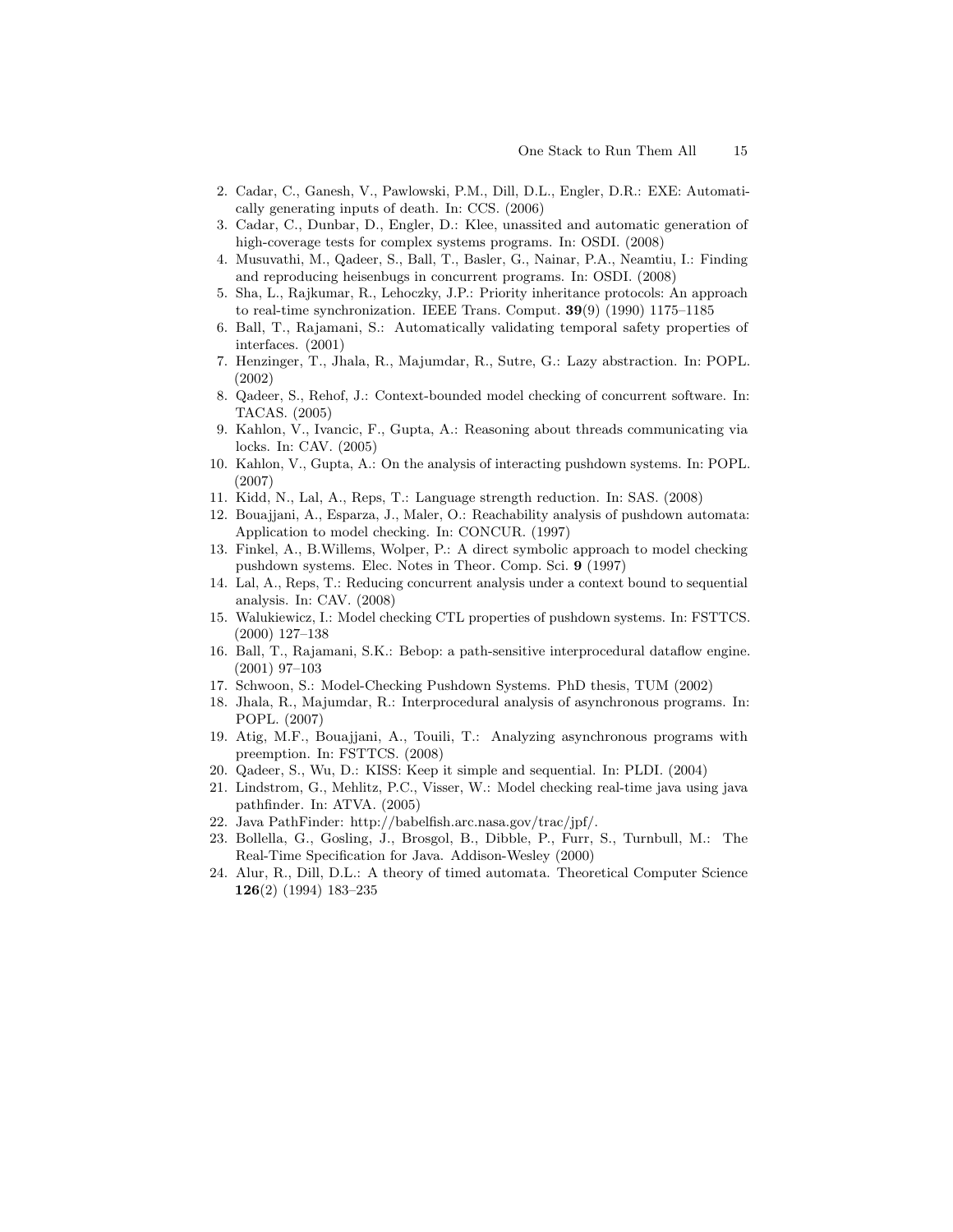# A Proof of Thm. 2

**Theorem 2.** The binary relation  $\succ \subseteq \mathcal{G} \times \mathsf{vis}(\mathcal{C})$  is a weak bisimulation between the transition systems  $(G, \leadsto)$  and  $(C, \Rightarrow_{\mathsf{vis}})$  of  $\Pi$  and  $\mathcal{P}_{\Pi}$ , respectively.

*Proof.* The proof is in two parts on  $q \succ c$ .

- 1. Show that  $\forall g': g \leadsto g'.\exists c': c \Rightarrow_{\mathsf{vis}} c' \land g' \succ c'.$
- 2. Show that  $\forall c'' : c \Rightarrow_{\text{vis}} c''.\exists g'' : g \leadsto g'' \land g'' \succ c''.$

We first observe that the initial global configuration  $g_0$  and the initial configuration of  $\mathcal{P}_\Pi$ ,  $c_0 = \langle (0, \bar{b}, p_0, \bar{o}_0), \gamma_H \rangle$ , are in  $\succ$  by definition. The only transition that  $\Pi$  can make from  $g_0$  is to wake up a PDS by popping  $\top$  from one of the stacks  $\lceil \gamma_0^i, 1 \leq i \leq n$ . From configuration  $c_0$ , the only visible transition is one where the entry procedure  $\mathcal{P}_i$  is called (i.e., the call to Threads [j] .entry() in Fig. 2). Thus, items 1 and 2 above are satisfied for  $g_0 \succ c_0$ . Only  $g_0$  and  $c_0$  are a special case, and we now consider items 1 and 2 for any two configurations g and c such that  $g \succ c$  and  $g \neq g_0$  and  $c \neq c_0$ .

**Part 1.** We perform a case analysis on the type of the transition that leads  $g$  to  $g'$  (see items 1 and 2 on page 7).

- 1.  $g = \langle p, u_1, \ldots, u_{i'}, \ldots, \top \gamma_0^i, \ldots, u_n, \overline{o} \rangle \longrightarrow g' =$  $\langle p, u_1, \ldots, u_{i'}, \ldots, \gamma_0^i, \ldots, u_n, \overline{o} \rangle$  by thread wake-up. Assume that priority(g) = i', and thus for each  $\mathcal{P}_k$ , i'  $\leq k \leq n$ ,  $\mathcal{P}_k$  is inactive and its stack contents reflect that  $\mathcal{P}_k$  is either sleeping— $u_k = \top \gamma_o^k$  or has completed execution— $u_k = \epsilon$ . For  $\mathcal{P}_i$ ,  $u_i = \top \gamma_0^i$  because  $\mathcal{P}_i$  is awoken. By definition, we then have the following:
	- $-g \succ c = \langle (\text{priority}(\mathcal{P}_{i'}), \overline{b}, p, \overline{o}), u_{i'} \circ \cdots \circ u_1 \rangle; \text{ and }$
	- $\bar{b}[i] = \text{true};$
	- $-g' \succ c' = \langle (\mathsf{priority}(\mathcal{P}_i), \bar{b}', p, \bar{o}), \gamma_0^i \circ \cdots \circ u_{i'} \circ \cdots \circ u_1 \rangle; \text{ and }$
	- $\bar{b}' = \bar{b}|i \mapsto \text{false}$ .

We argue that  $c \Rightarrow_{\mathsf{vis}} c'$ . The changes from c to  $c'$  are that the priority increases from priority  $(\mathcal{P}_{i'})$  to priority  $(\mathcal{P}_i)$ , that  $\mathcal{P}_i$  is recorded as awoken by setting  $\bar{b}[i]$  to false, and that  $\gamma_o^i$  is pushed onto the stack. From the definition of  $\mathcal{P}_{\Pi}$ , at configuration c,  $\mathcal{P}_{\Pi}$  can invoke the procedure Schedule. The switch statement for Schedule—or rather the PDS that implements the switch statement—will jump to the priority( $\mathcal{P}_{i'}$ ) case, at which point the code non-deterministically chooses to awaken a higher-priority thread, and thus can invoke the entry point of PDS  $P_i$ . In doing so, the Boolean array Sleeping, which is represented in  $P_{\Pi}$  via  $\bar{b}$  is updated at position i to be false; the global priority is set to priority( $\mathcal{P}_i$ ), and the entry function of  $\mathcal{P}_i$ is invoked pushing  $\gamma_0^i$  onto the stack. All of the steps discussed result in non-visible configurations except for the final step that invoked  $\mathcal{P}_i$ 's entry function. Thus,  $c \Rightarrow_{\mathsf{vis}} c'$ .

2.  $g = \langle p, u_1, \ldots, \gamma_i u_i, \ldots, u_n, \overline{o} \rangle \leadsto g' = \langle p', u_1, \ldots, u'_i u_i, \ldots, u_n, \overline{o}' \rangle$  by PDS rule  $r_i = \langle p, \gamma_i \rangle \leftrightarrow \langle p', u'_i \rangle$ . By definition we have the following: